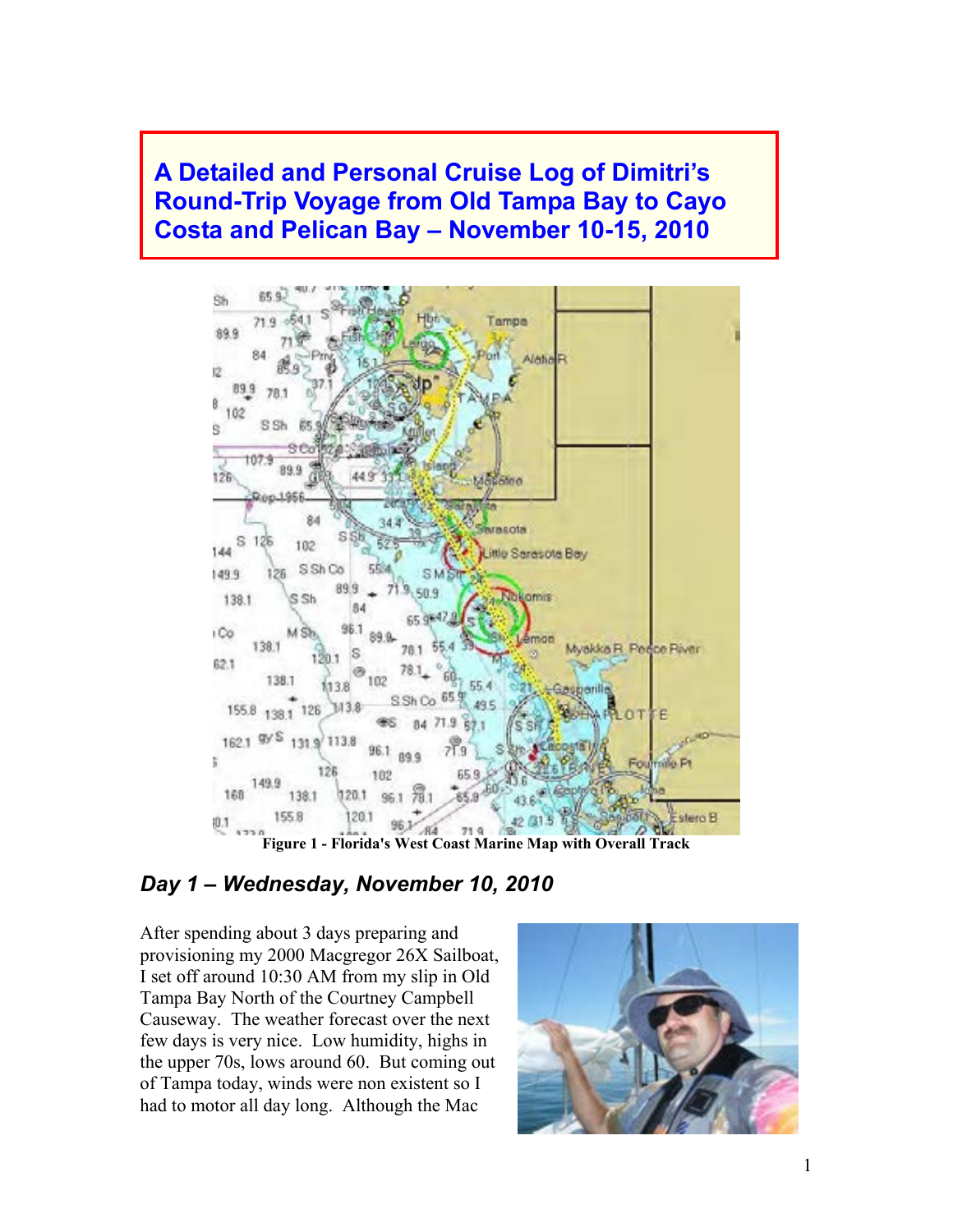can do 15 knots on a plane with 50HP, it burns about 4 times as much gas per mile as when going hull speed like a traditional sailboat. I expect it only takes 10% of the available HP to keep it going at hull speed and since I had a long trip ahead of me, I wanted to conserve fuel. As I passed Gandy Bridge and rounded MacDill AFB, I made the turn to a SSW heading but still no winds to continue  $mv \sim 115$  mile southbound journey with. But I was on a schedule to meet the WCTSS bunch on Friday and so I kept on motoring.

It seemed like I could only operate in certain RPM ranges without the motor coughing and spitting a bit. I've had some dirty carburetor problems in the past and hoped that they would work their way out (which is what happened during my 2009 Cayo Costa trip with the trailer). The boat is well set up for single handing; all lines led aft, auto-pilot, etc. So it is easy to eat while under way and I had my first of two prepared sandwiches while passing St Petersburg. My target for the day was Anna Maria Island.



Going under the Sunshine Skyway is always a fun thing to do so I took a few pictures.

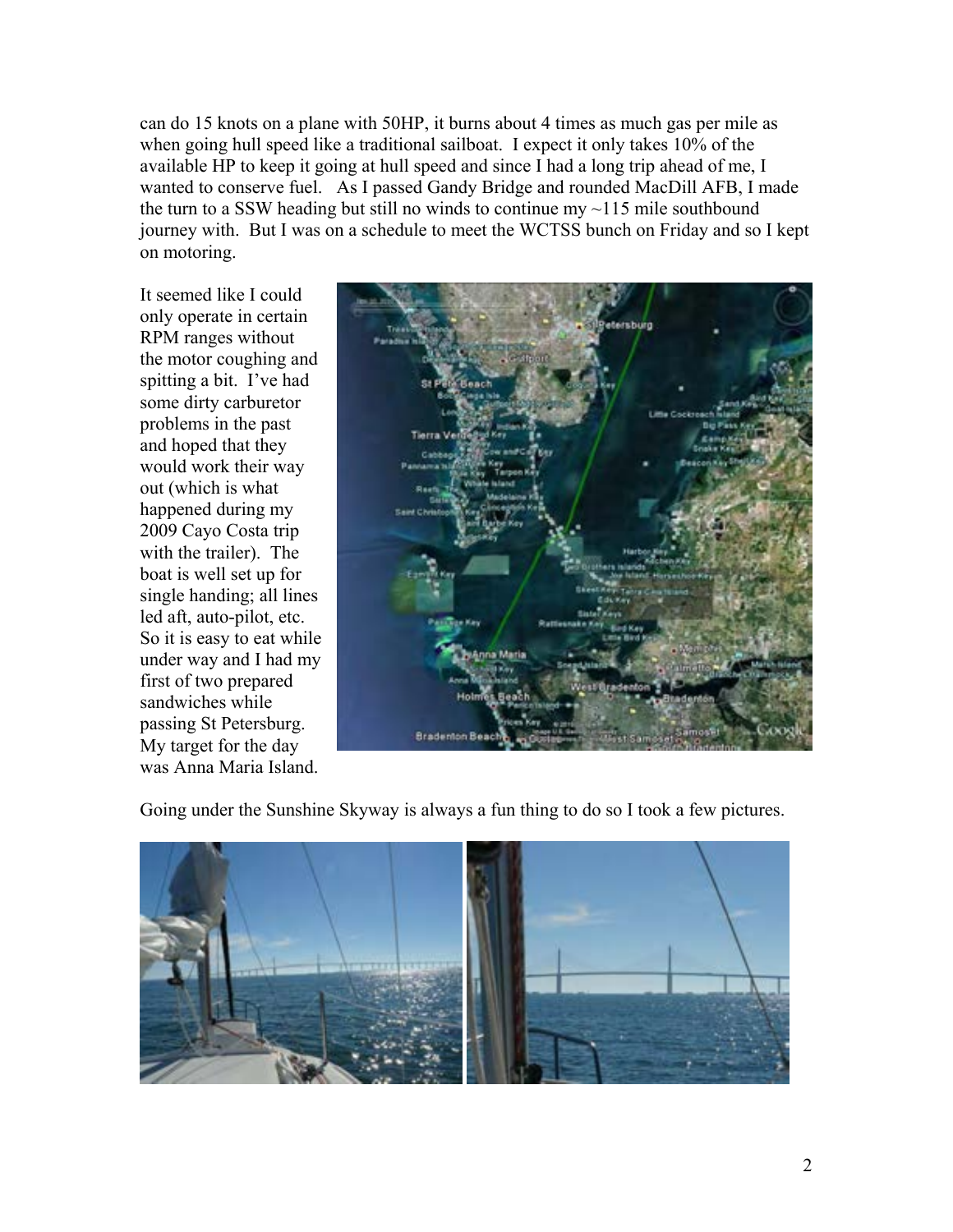Another cruiser I know from the mailing list (Randy W) was heading northbound on his Pearson 35 after 3 weeks in the Keys. He had phoned me to see if I might make it down to meet him either today or tomorrow or if there was anything I needed. But he had only made it to Blackburn point for the night and that was still very far from where I was. I later found out that Blackburn point is a favorite hang-out for cruisers since the restaurant docks will supposedly let you stay overnight tied up after eating there.

 Nearing the "bulkhead" sandbar in Anna Maria Sound a little after 4pm, I typically start heading south down the ICW towards Cortez but with the NE wind forecast for Thursday, I had decided I would go out in the Gulf the next day so I headed west into Bimini Bay on Anna Maria instead. In my cruising guides, I had read about a marina restaurant named Rotten Ralph's in there that supposedly has very good seafood so I explored the bay looking for a place to anchor. By this time, it was after 5pm and it gets dark at about 6pm this time of year so I didn't want to be caught un-anchored by dark. After finding what looked like a reasonable spot (albeit in a residential area), I circled back towards the Galati Marina to check out Ralph's. I humbly think I do pretty well single handing in general, but there is one thing that is very difficult to do by myself on a 26 foot boat and that is docking in a cross wind on an upwind dock. Since now a bit of wind had popped up out of the East, the restaurant dock had this problem and I tried unsuccessfully to dock twice in front of about a dozen people dining out on the dockside within a rope's throw of where I was trying to maneuver. I would get the stern line attached and before I could run to the front, the bow would start moving off and then I'd have to run back to the helm again to reverse out before I hit something. Not to mention the fact that the rough low speed operation caused the motor to stall a few times too. I couldn't believe all these people just sitting there and not a single person could lift a hand to assist. These certainly couldn't be sailors, must be tourists or something. The downwind dock was the fuel dock even though it was very close to the restaurant, so finally, I decided to dock there. AFTER I had both lines secured, the dock master comes out to inform me that the fuel pumps are closed. I made a frustrated remark to him about his lack of assistance when I needed it, and told him that I was there for the restaurant at which he said it was fine to dock there and he left for the day. I can't say that the customers or employees at Galati Marine were particularly courteous to this single handed sailor.

But the food was in fact quite good. Since it was fast getting dark, I couldn't afford to eat at the restaurant and ordered some take-out coconut shrimp and a blackened grouper sandwich. I had an Ybor Gold beer at the bar while waiting for my food to be cooked. The bartender was telling me about how people in Anna Maria were kind of strange and may not like the fact that I'm anchored anywhere near their houses. It was almost dark so I was going to take my chances anyway since it is a well protected bay. I

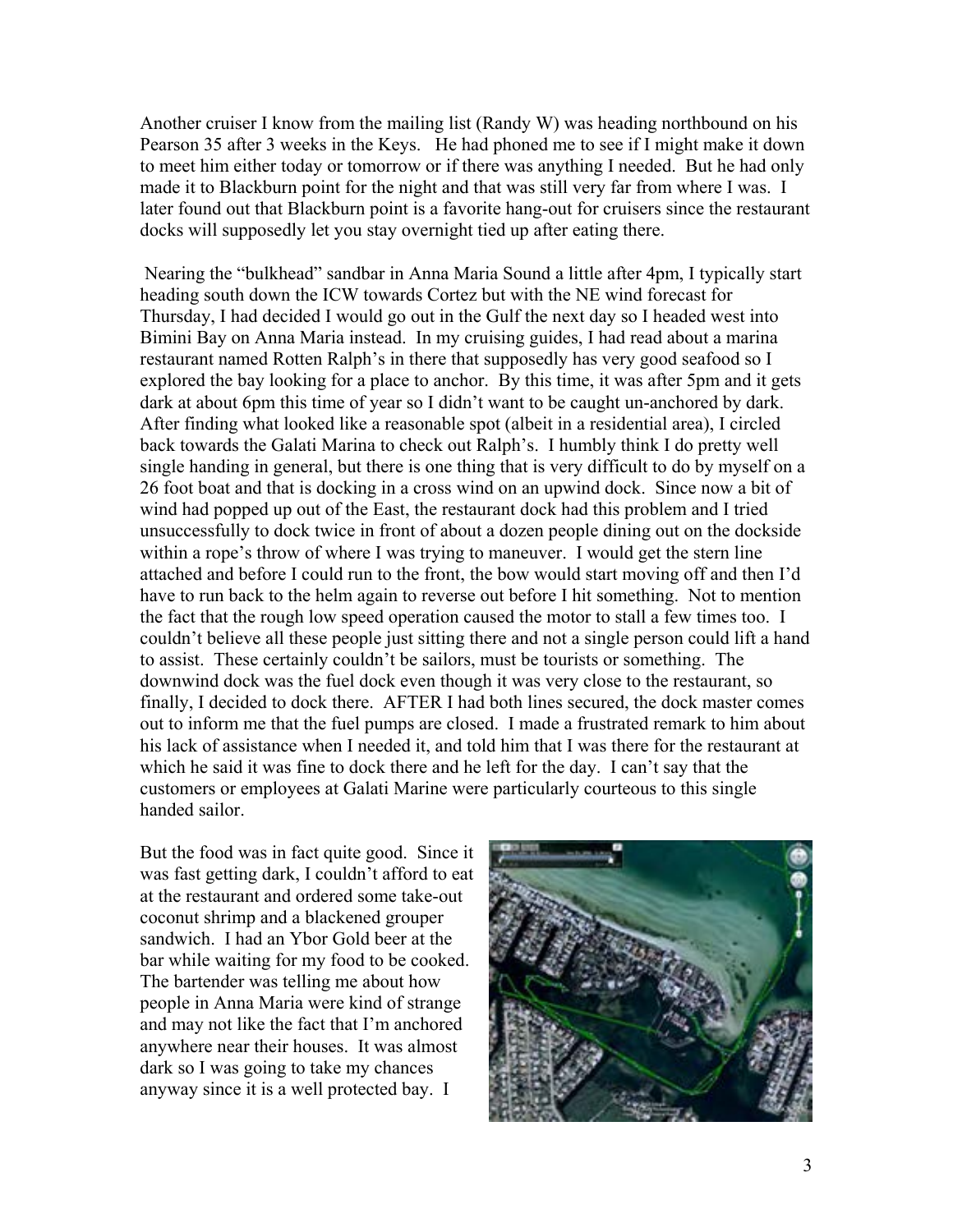got my food, motored off the dock and went back to the place I had identified earlier and dropped both my anchors. Since the Mac tends to sail wildly at anchor with any wind at all, I always set a stern anchor to keep the boat straight. By this time it was dark and so I figured most people wouldn't even realize I was there. I ate my tasty restaurant sea food and other than the unhelpful dock hands; it had been a good day. Since I was in a residential area, I got my computer out and was able to find about 11 wifi signals, with 3 of them being unsecured. Whether the residents of Anna Maria are peculiar or not, they weren't particularly computer savvy so it was my gain and I was able to look at the emails from the WCTSS sailors who were preparing to trailer down to Charlotte Harbor. I had a good night on the hook, my boat is extremely comfortable for sleeping with only one person aboard (can get crowded with my family of 7 aboard though ;). The cushions are a bit thin though so I blew up my air mattress with the zippy fast Coleman pump and then hit the sack.

## *Day 2 – Thursday, November 11, 2010*

As has become my habit in middle age it seems, I'm up before the sun. The first night on the boat was calm but as can be frequent on my first night away from home, I didn't sleep so well and woke up too early and couldn't go back to sleep. One thing that I had hoped to do before I left was to replace my boat batteries which are almost 4 years old now and getting tired. But I didn't have time to do that. I bring this up because my anchor light is non LED and would have killed the tired house battery pretty quick so instead, I burn an LED light I have installed in the head (which shines a dim light out of the windows) to make sure any other boaters might see me. Luckily, there was no boat traffic until a fishing boat came by just as the sun was rising.



Pictures of sunrise at Anna Maria

When cruising, I have a habit that if I break out my propane stove for dinner, I leave it out overnight and cook breakfast too. But since I had take-out food the night before, I just ate some cheerios this morning and was

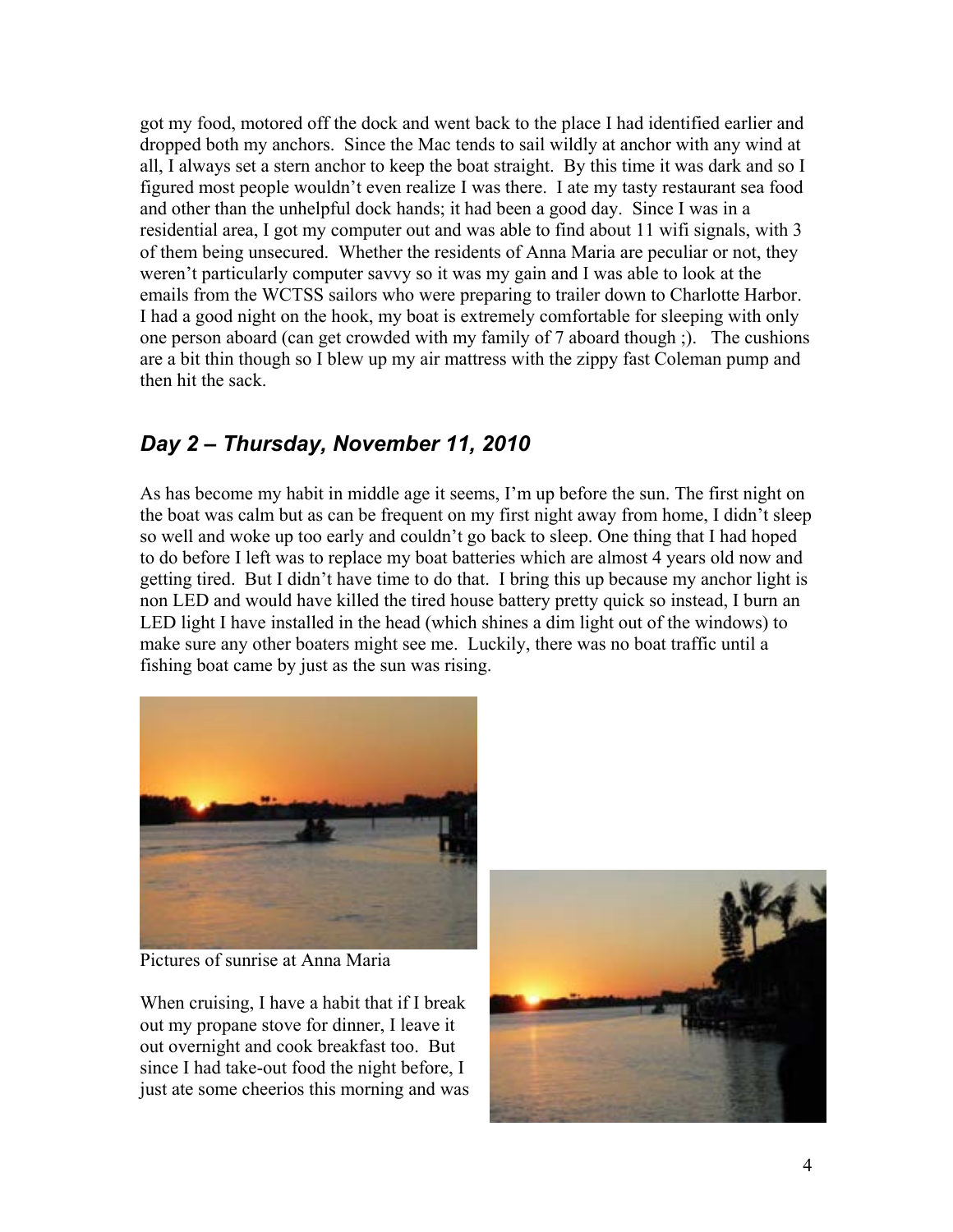out of Bimini Bay before 8AM. I raised the sails in anticipation that there would be more wind today, mostly out of the East and in fact, for the short time I headed NW, it blew for a bit. This would be my first time going out Passage Key inlet and my charts showed some shallow spots off of the NW side of Anna Maria Island so I was careful not to go aground. Although I was able to start the motor with my house battery (not having to resort to my second battery), it turned over very sluggishly so I needed to run the



motor some to charge it back up. Turning SSE heading to and going past Holmes Beach; the winds got lighter and since I also needed to charge the batteries, I left the motor running and did what a lot of cruisers on a short time budget do, motor sailed! I motor sailed during the whole morning. I needed to get a lot of miles under my

belt this day so I couldn't afford to pure sail with such little wind. After getting lots of good local knowledge advice from Bill D. (who lives in Placida), my "stretch" goal was Stump Pass which was 55 miles from Bimini Bay. If I couldn't make Stump Pass, then my plan was to cut back in at Venice inlet, but Bill had already warned me that the marine police were not so friendly to transients anchored near the yacht club there so I really preferred to make it down to the nicely unpopulated area of Stump Pass near Englewood Beach. Randy phoned again and said he was near the Anna Maria Bascule Bridge. I had probably just passed him, except I was on the Gulf side of the island and he was inland so we never actually saw each other! We went on our divergent ways and hoped to meet up another time. I passed LongBoat Key and then the other two passes near Sarasota.

By around mid-day, I ate the second and last of my pre-prepared sandwiches and the wind had picked up, probably around 6-12 mph and quite gusty since it was offshore. So, I would shut the motor off when I could sail at least 6mph. But as is so typical when trying to make a great distance, every time I would shut off the motor, the wind would be good for a few minutes and then die back down and my speed would drop off under 4-5 again so I would have to turn the motor back on and do some more motor sailing. At least motor sailing saves some gas and I was able to make 55 miles using about 4 gallons (which is darned good for a 50HP outboard). Since it was only a little past 2pm when I went by, I passed Venice inlet and set my sights for Stump Pass. I also passed by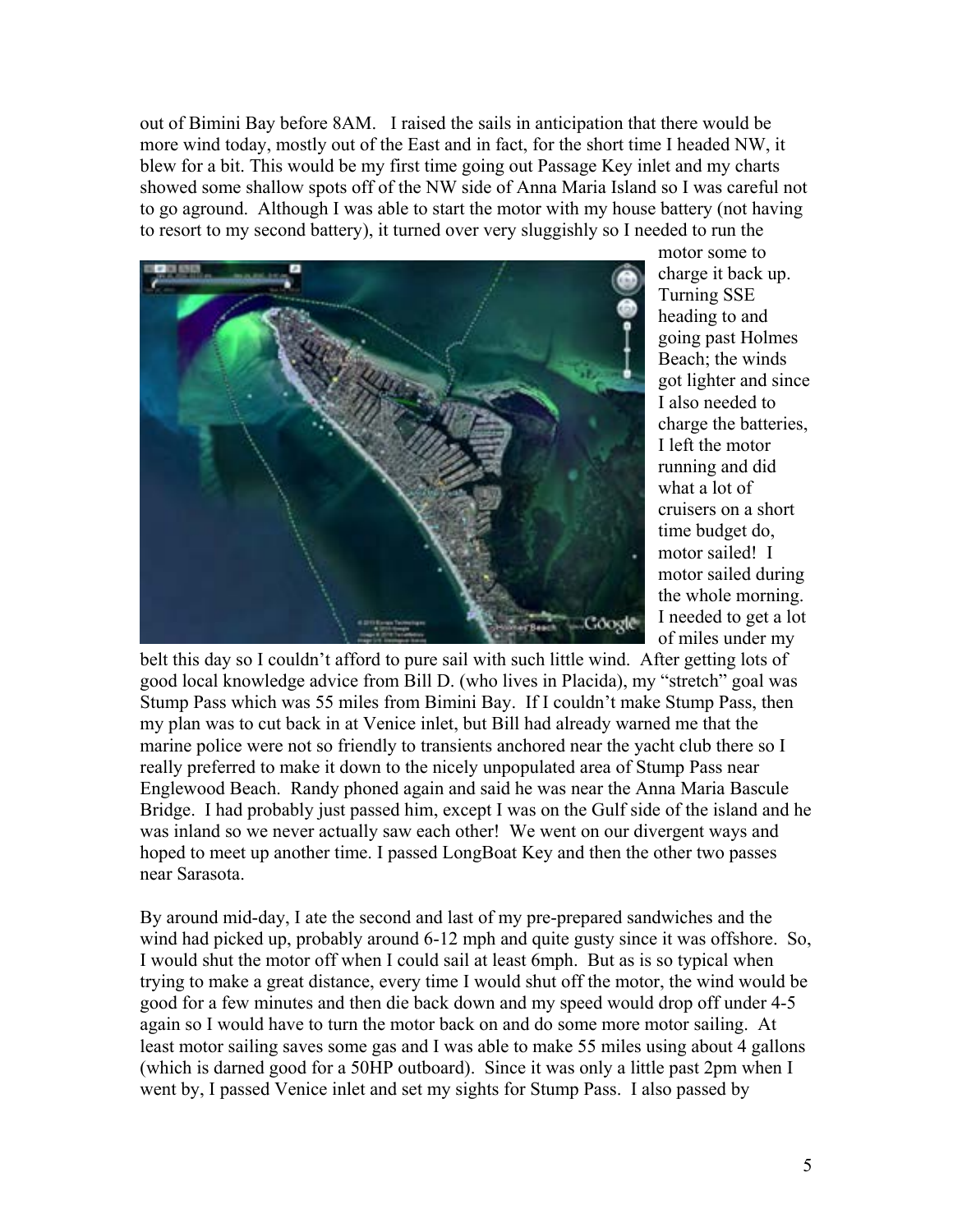Caspersen Beach; which is a family favorite for shark tooth hunting. I took a few pictures to show my kids.



#### Pictures of Caspersen Beach from the Gulf

I got a phone call from Bill D, who had told me that Ron H. and Bill F. were going to meet him for an early dinner at the Fishery restaurant on the water in Placida and whether I wanted to join. I told him that it was unlikely I could make it all the way down to Placida and that I planned to re-enter at Stump pass and that would probably be about as far as I could get. Bill was a wealth of information about the condition of the passes and good places to anchor, eat, etc.

Interestingly and similar to last year, late that second afternoon, after burning through several gallons of Auto (Ethanol-10) gas and running the motor on and off for about 14-15 hrs, the rough running smoothed out and the motor idled perfectly and gave me no more problems throughout the rest of the trip! For once I won't have to disassemble the carbs and this teaches me that I'm not running my motor enough during the off seasons.

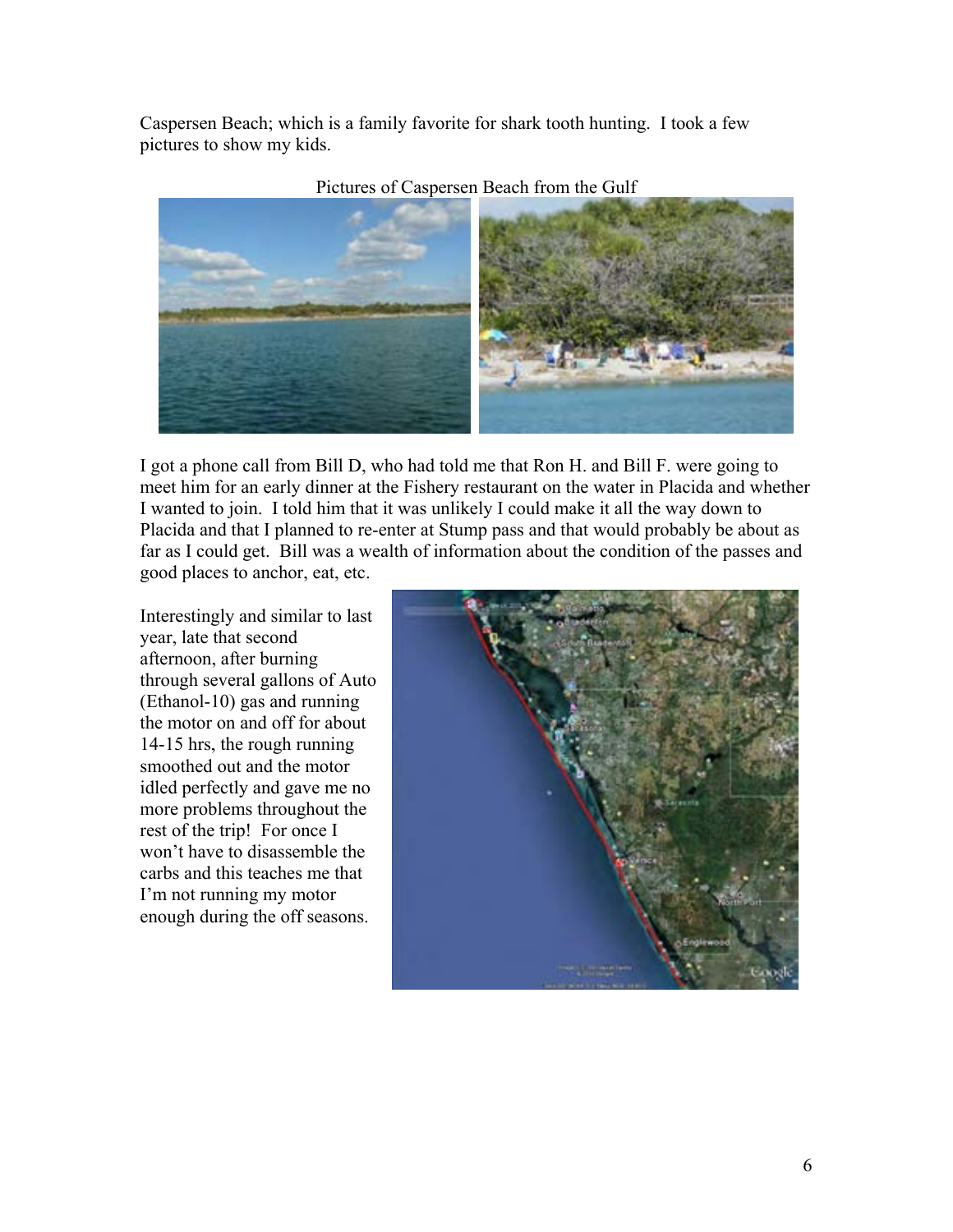

I made it through Stump Pass around 5:30 PM and took a hard left turn into a deepwater cha nnel known locally as "Ski Alley". Wit h a name like that, I was a bit concerne d that power boats may come flying through there but Bill did not think that was too likely at night. Once again, nightfall was looming quickly; I went down to t he ranger station of Stump Pass Beach Park (near Englewood Beac h), then turned around

and anchored in the Ski Alley (which is also listed as an anchorage in the cruising guides) just as night fell. Bill had also advised that I could use the public beach showers there if I

wanted to, but it was getting cold so the thought of an outdoor cold water shower in the cool evening wind was not very appealing. Got my stove out and cooked dinner, and at about 7pm, two speedboats shot through there coming rather close to me. The se cond one was cussing me out like I didn't belong. I unfamiliar with and I was well anchored. probably safer to stay put and burn my LED cabin light all night for better seriously thought about moving, but it was pitch black in an area I was totally So, weighing the risks, I thought it was



visibility. Next time I bring the mast down, I really need to swap the incandescent bulb for an LED bulb in the anchor light. Last year when I trailered down to Placida, I lost the steaming light off my mast on the road someplace, so I need to do a bit of electrical work up there.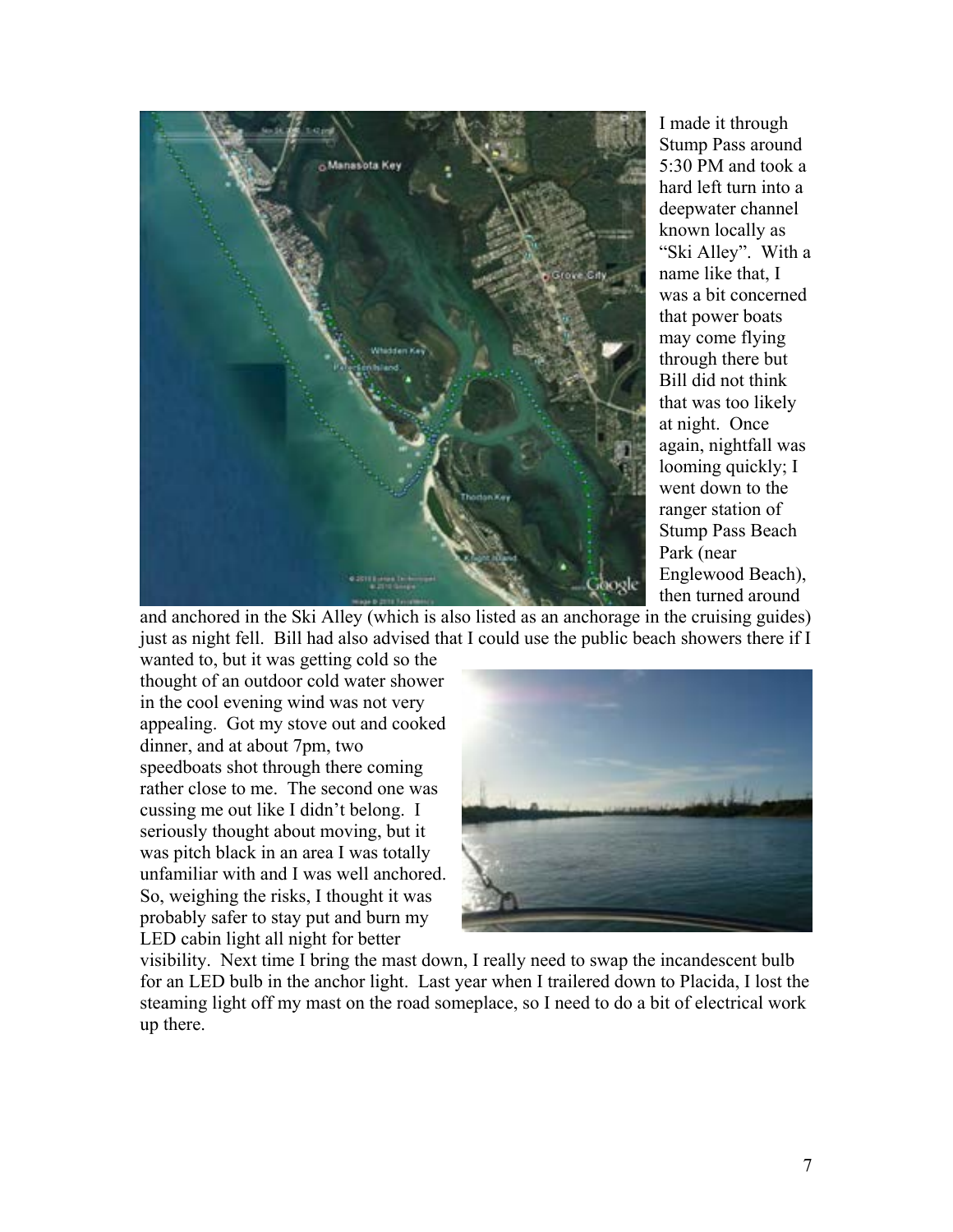The good news is that those 2 speedboats in quick succession were the last ones I heard that night and so I was able to sleep well after two long hard days of boating. But even longer days lied ahead!



*Day 3 – Friday, November 12, 2010* 

egg/bacon muffin and had deserted and natural Park. down into the 50's that morning so it was a bit chilly for a while. This The next boat (a fisherman) came by just after dawn so all was good and I cooked an a nice breakfast in the tranquil beauty of the It felt like it had gotten was the case on most mornings but pulling up the anchors usually warmed me up enough to shed my jacket once

underway.

I left anchor at about 8 AM and motored back out of the channel, taking pictures of the stumps that I assume are the namesake of the place. I had been doing about 5 knots in the alley, but as I turned back East into the pass, my speed dropped to about 1 knot with the engine revving at 2 grand where I should have been doing 5 knots. A quick look at the tide table confirmed there was an outgoing tide and this must have been causing about a  $\sim$  4 knot current in the pass. I was happy to have



motor. I turned south into the ICW and throttled back down. the extra HP available to get back to cruising speed with a little extra throttle on the

At Palm Island, Bill had informed me about the Ferry boats that cross in front of you and sure enough, they were ferrying cars across just as I got there. I guess I had expected to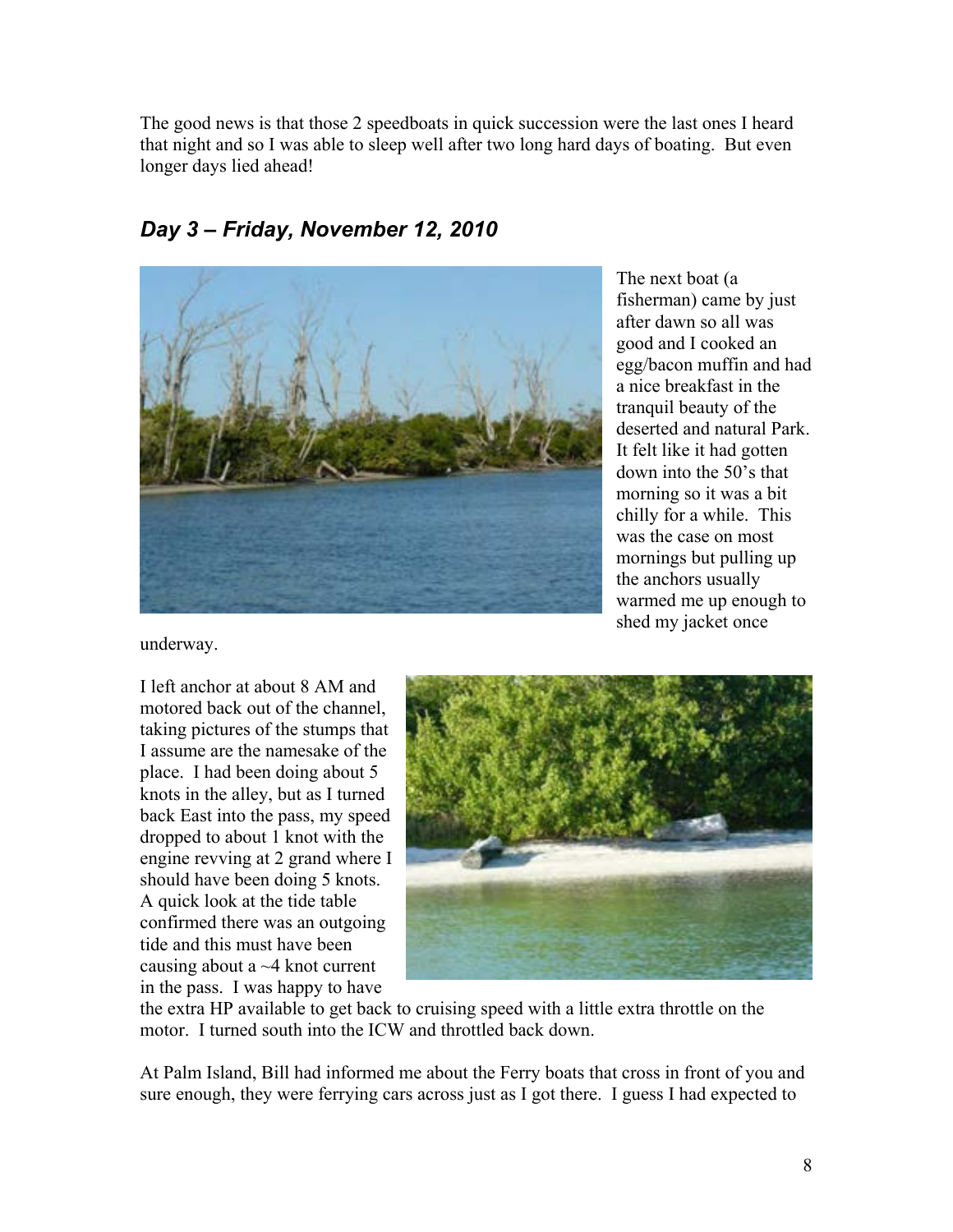see some sort of distance but in fact, these two working ferries just switched position on a section of the ICW that couldn't have been more than about 300 feet across. And these boats were probably a good 100 feet long so it was kind of funny to see these largish boats go such a short distance.



I guess it's cheaper than building a bridge! Bill later told me that they charge over 50 dollars a ride to get your car across. That would be an interesting way to live if you are a resident there.

I needed to get some gas and ice and had phoned 3 possible marinas earlier





which would be on m y way to Cayo Costa. I out for 2 days and only the Gasparilla m arina said they had showers availab le for transients, so they ended up getting most of my business. It turned out that this was a top notch Marina with very nice facilities so I stopped there again on the way Northbound on Sunday too. As I was gassing up, a German fellow named George pulled up in a little motorboat saying that he had just bought a Macgregor 26X like mine as he had gotten the idea of a hot shower after being

pointed to a slip. After getting gas and ice, I pulled up and tied up to the floating dock near his slip and chatted with him for a while, telling him about the Cayo Costa gathering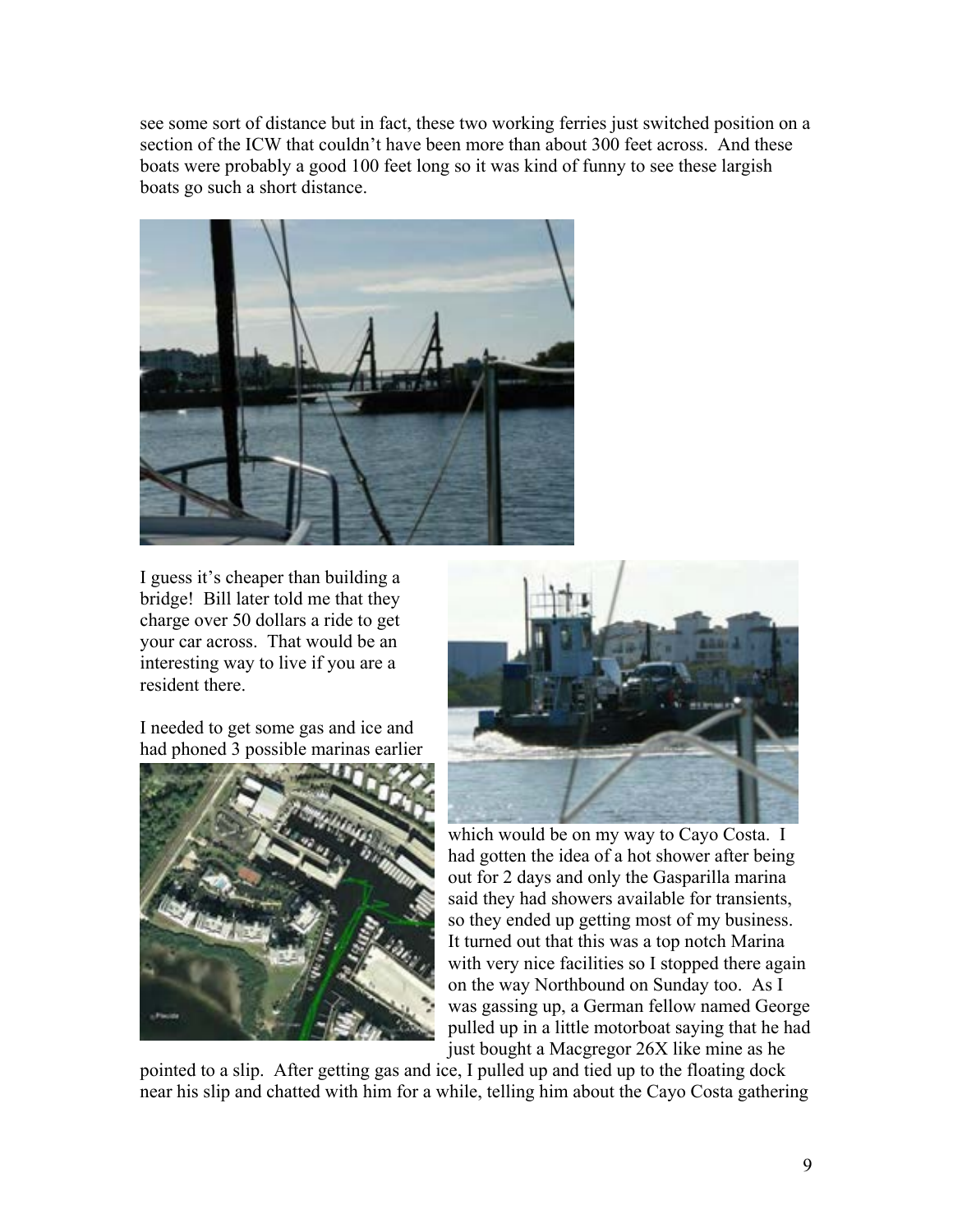

and discussing his purchase. I said goodbye to George and told him t o keep in touch via the Internet and drop by Cayo Costa if he was so inclined. I think this boat was so new to him th at even a 10 mile trip probably sounded challenging. I can certainly remember the first couple years I owne d my Mac, there was a lot of learning to be done even though I had a lot of previous sailing experience. It felt go od to have a proper hot shower and since this w as only a light 15 mile da y, I could take my time and

be unrushed for a change. This was in fact, the only day on the trip that was like that, al l the rest had very overloaded agendas.

As I left Gasparilla marina, I saw the twin masts of what is typically a WCTSS sailor behind a bight on a small white sanded island so I motored nearby to make sure there wa s

no problem. Using my binoculars, I could see it was Dale on Lively who was just having his lunch and in fact, it was right about noon by now. I ate some snacks and raised the sails since there was a nice NE would guess. For a short while, the Westerly sea breeze tries to pick up wind blowing around 10-12 mph I sailing was quite good, but after I had gone only a couple miles the wind started dying out. This also happened the next day too. My understanding is when the prevailing wind is Easterly, a in the middle of the day and it battles back the Easterly and the

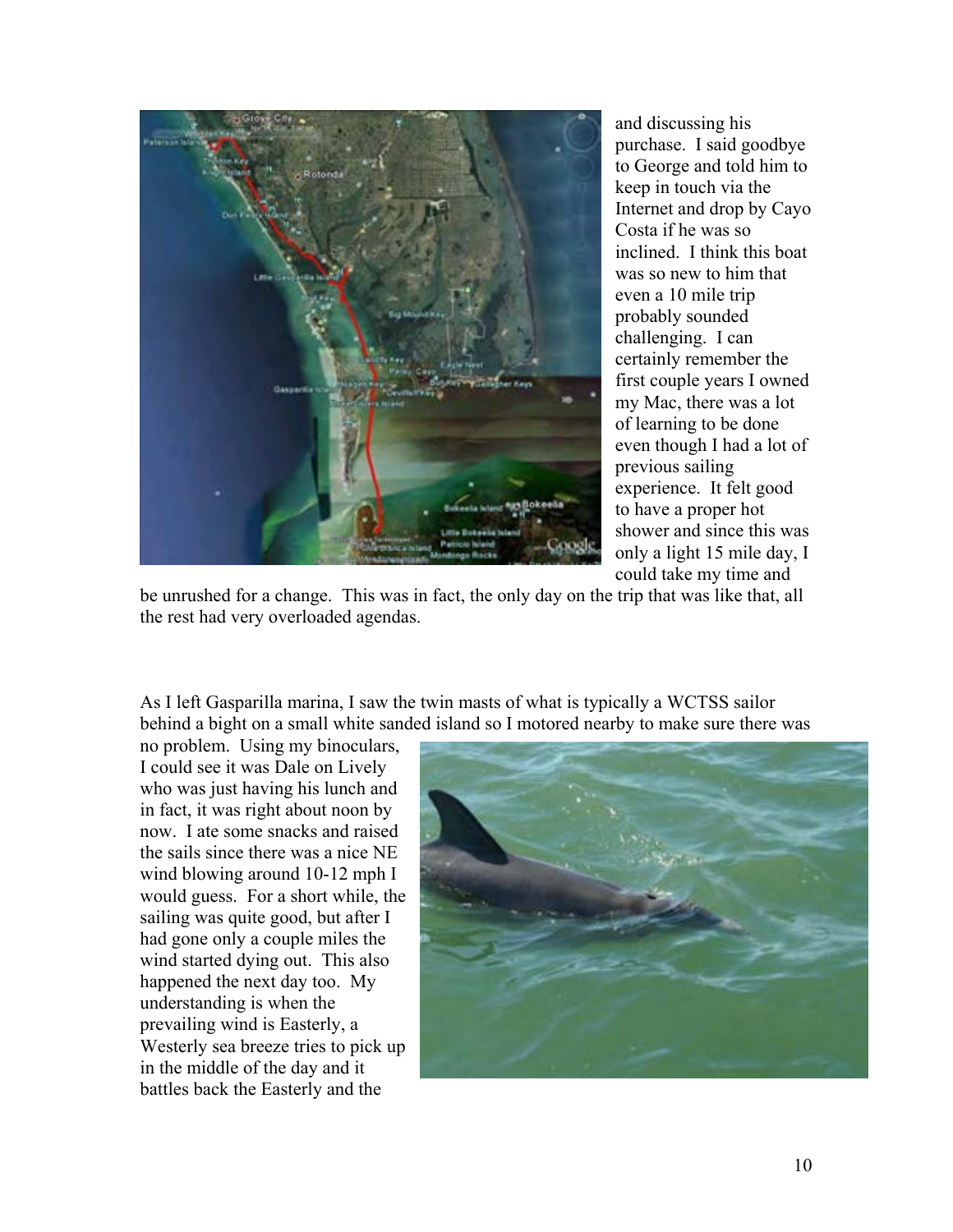resulting stand-off is a dead calm. The calm gave me some opportunity to take pictures of dolphins playing near my boat.



 As my speed kept dropping, I eventually had to turn the motor back on full time and motor sail to Pelican Bay. By the time I arrived around 2pm, it was totally dead calm so I rolled up my sails and motored into the cove.

This was a very nice afternoon and the only time I got off the water early enough to need some sun

protection and drink a couple cold beers before nightfall.

Clearly, the biggest asset a cruiser needs is **time** not to be in a hurry. I have a bad habit of always being too ambitious on any sort of trip that I plan. But I had made it in 2.5 days and I was happy with myself since that was the longest trip I had made in my boat on the water!





enjoying some beverages always a great bunch to hang out with, choc full Unfortunately, Ron noted home early due to flu Ron and many of the WCTSS bunch were already on the beach, and snacks. They are of stories to share. that the other Bill (F) of EC fame ended up going symptoms so I never saw him. This is the second year I've joined this group at Cayo Costa, a gathering which is made

twice a year. After spending a nice leisurely afternoon watching one by one as later comers arrived, I joined Bill D. and Jeff for dinner aboard Bill's Marshall Sanderling "Cat Boat". It is very nice and spacious inside with a wide beam as well as also being very fast at sail. Alas, I have 4 sailing boats already (mostly little dinghies); I don't think I can fit another one in without selling something else first ;)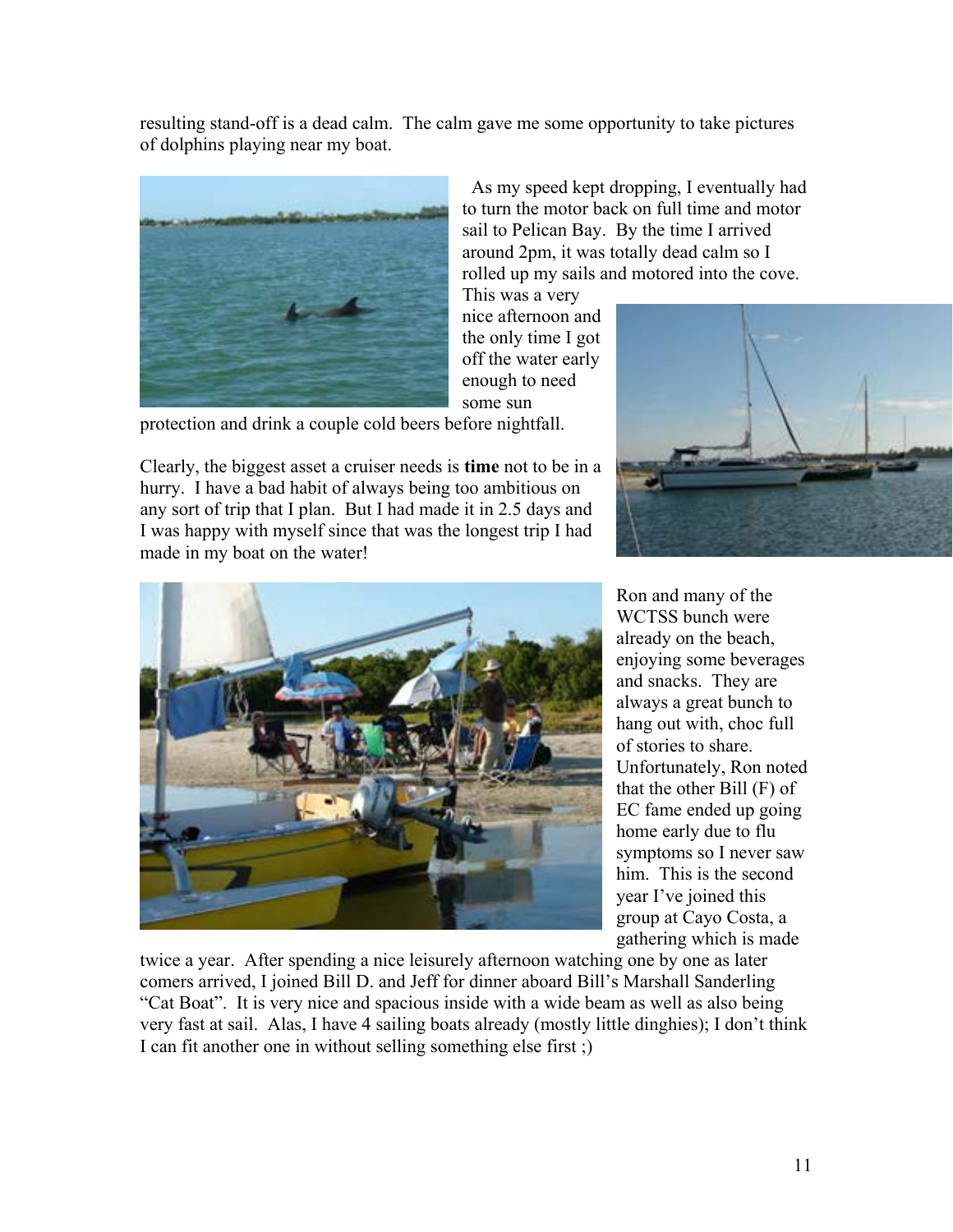After I ate my chicken and dumplings, we gathered on the beach for the customary camp fire. Dave and Teresa brought a grill to put over the fire as well as some good smoking wood so a few people cooked steaks and hot dogs over the open fire. About the time the must have driven up in a quiet 4wheel SUV or something which no one heard. Anyway, he told us off about the open campfire, said he was the only fireman on the island and it was against the rules. He also reminded us to sleep on our boats because camping is only cooking was done, a park ranger showed up out of no where. And this is a large and mostly deserted island so we were kind of surprised to not hear any sort of land or sea motor vehicle. The next morning on the beach, I did see some tire tracks so I figure he allowed in the designated camping area of the State Park. Dave seemed to think that the ranger was probably expecting to see a bunch of drunken teenagers out here as opposed to the more mature looking and better behaved WCTSS bunch. Maybe that is why he hid his vehicle, in case the 15 or so (mostly male) bunch of folks sitting around got hostile

second time he had been hassled. For the rest of this ranger would show up. So anytime someone walked up with a flashlight, we all joked about it being the ranger. and cut off his escape route ;) But being a more mature crowd, we told him we would put out the fire and so we started kicking some sand on it and he left as mysteriously as he arrived. Ron mentioned that in the 10 years he has been going to CC, this was only the night and the next, people wondered whether another

About this time, a pretty strong (perhaps 15kn) and cold



wind kicked up out of the NE and turned the water outside of the cove into frothy whitecaps and 2-3 foot waves. Teresa took a stick and started unburying the hot logs out of the sand and the wind quickly whipped them back into a small fire. By this time, people were just plain getting cold so we took our chances at keeping a small fire going was heading out into the cove (still attached by bow anchor though). Simon was about to name) had a dinghy so Simon hitched a ride out to his boat and got it back situated on the wind might catch it so I put the sail cover on to prevent that from happening. I also had was close to going to sleep, the wind was humming through the rigging and vibrating the rigging stopped humming so I knew everything would be fine and dropped off to sleep. for a while longer. Someone yelled that Simon's boat had dragged its beach anchor and go for a swim when someone reminded him that one boat (I think Mike was the captain's beach with a larger anchor. People didn't stay out too much later with this cold wind blowing and I turned in soon too after checking that my beach anchor was holding well. I only had a light bungie around my mainsail though and I was getting worried that the to slack the halyards to make them stop banging against the mast. For a few hours as I boat. I was a bit nervous as I had the stern quarter and quite a bit of the beam to the wind. The Mac has a very high freeboard and windage too. But luckily, once set properly, my Danforth anchors have never dragged and that also turned out to be the case on Friday night. Sometime around midnight or so, the wind dropped a notch and the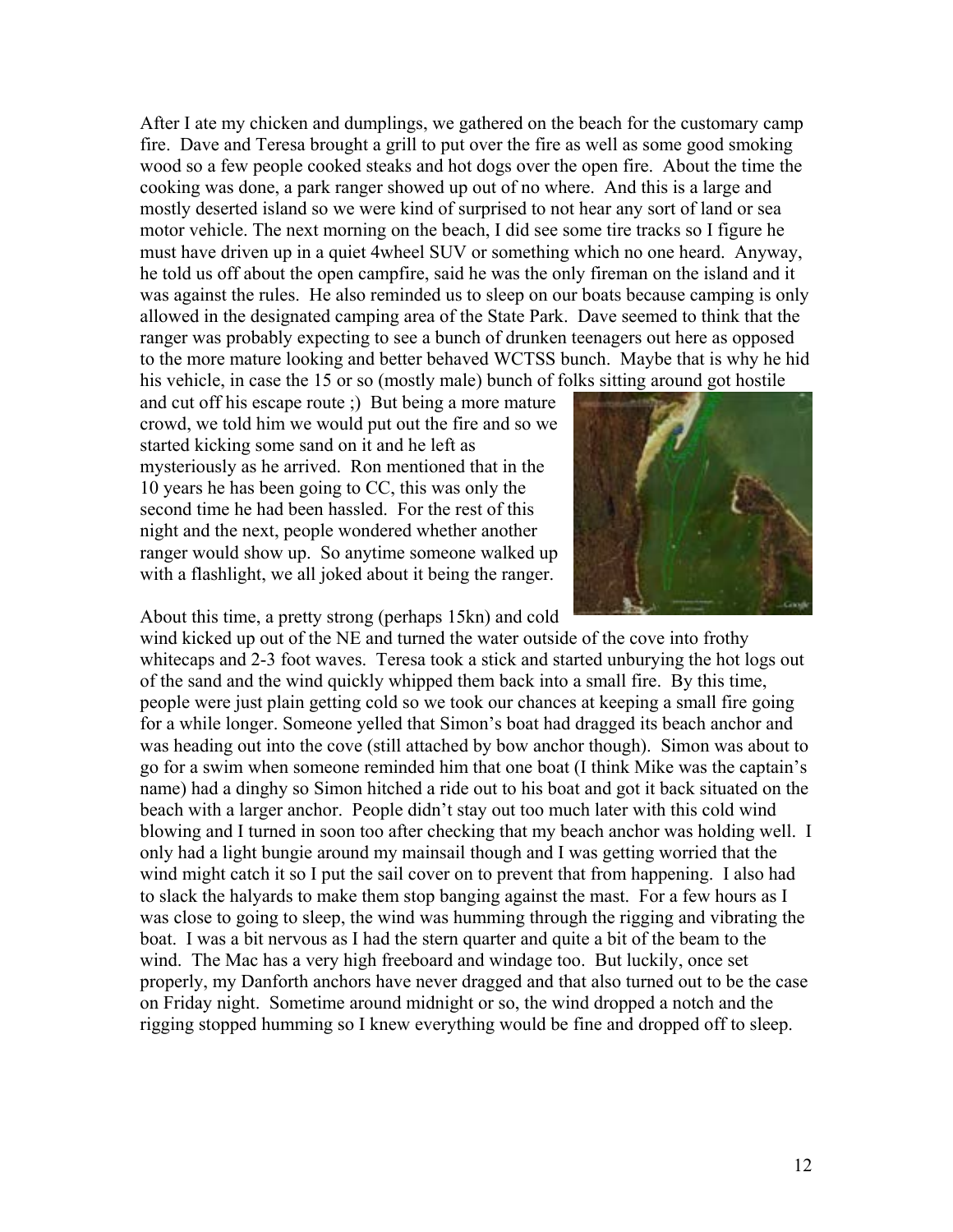## *Day 4 – Saturday, November 13, 2010*

Another bacon/egg muffin for breakfast today (those never get old!). I got out and took some pictures of the squadron with the early





children to drive down to Boca Grande where I will pick The plan for today is for my wife Melissa and our 5 them up for a day trip out to Cayo Costa. But in the

morning tidying up the boat I spent the rest of the getting ready for my family to arrive.



morning, the stiff winds all night have kicked up the bay pretty effectively. I was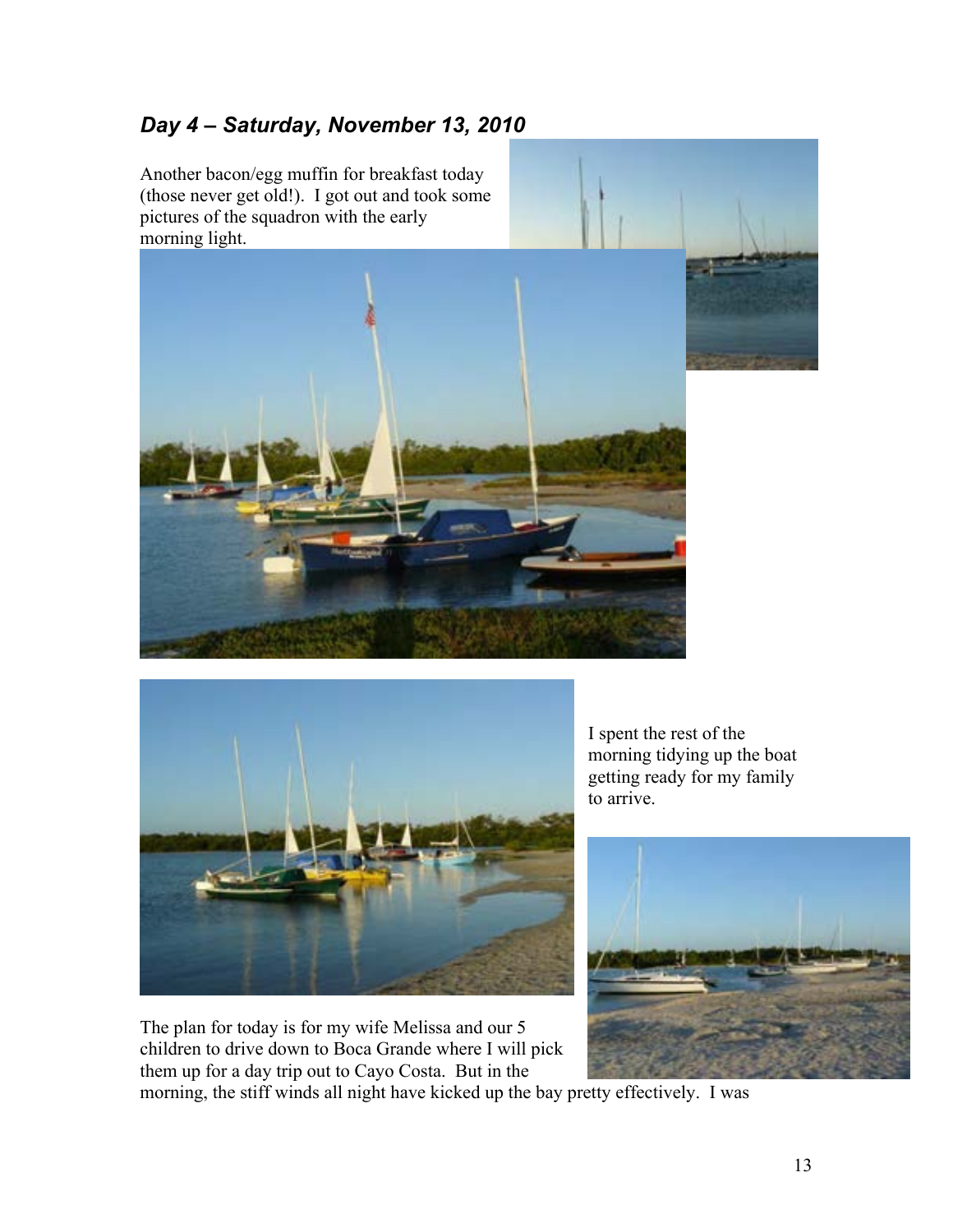chatting with Jeff about the plan and he knew Boca Grande pretty well and mentioned that another possibility could be to rent a golf cart and drive around the island. As my oldest daughter has developed a (teen ager induced) type of boat phobia lately, I gave this alternative some serious consideration. About 10:30, I set off towards Boca Grande a nd the wind was starting to drop somewhat, similar to the previous day. We had decided to meet at Whiddens Marina and Jeff had also mentioned they had a couple pet pigs and some other animals there. My second oldest daughter loves pigs so I phoned them enroute and told them about these various new discoveries.



After motoring into the marked

Whiddens and upscale marina Millers. When Whiddens, the channel, I took a left towards passed the formerly known as I got to



no response. So I called on the cell phone and an old lady told me that they had golf carts working ones. This place is quite rough, the marina and docks look like they are 84 years old and have not been updated much. to rent but they were both broken down and "they" hadn't come to replace them with

In fact, I learned later that this marina is some place of h istorical landmark but

Coost

nonetheless, I motored back to couple spiffy folks in uniform to the dock and asked if they had said, but they had no place to tie Whiddens. Arrggg, I called the the boat there for a couple hours. the Miller's marina where a (man and woman) were managing the docks for the multi-million dollar yacht type looking customers. I came close golf carts for rent. Yes, they up my boat…maybe try Whiddens lady back on the phone and asked if she had a place to put the boat. Yes she said, it will cost 5 bucks to leave So, one marina with golf carts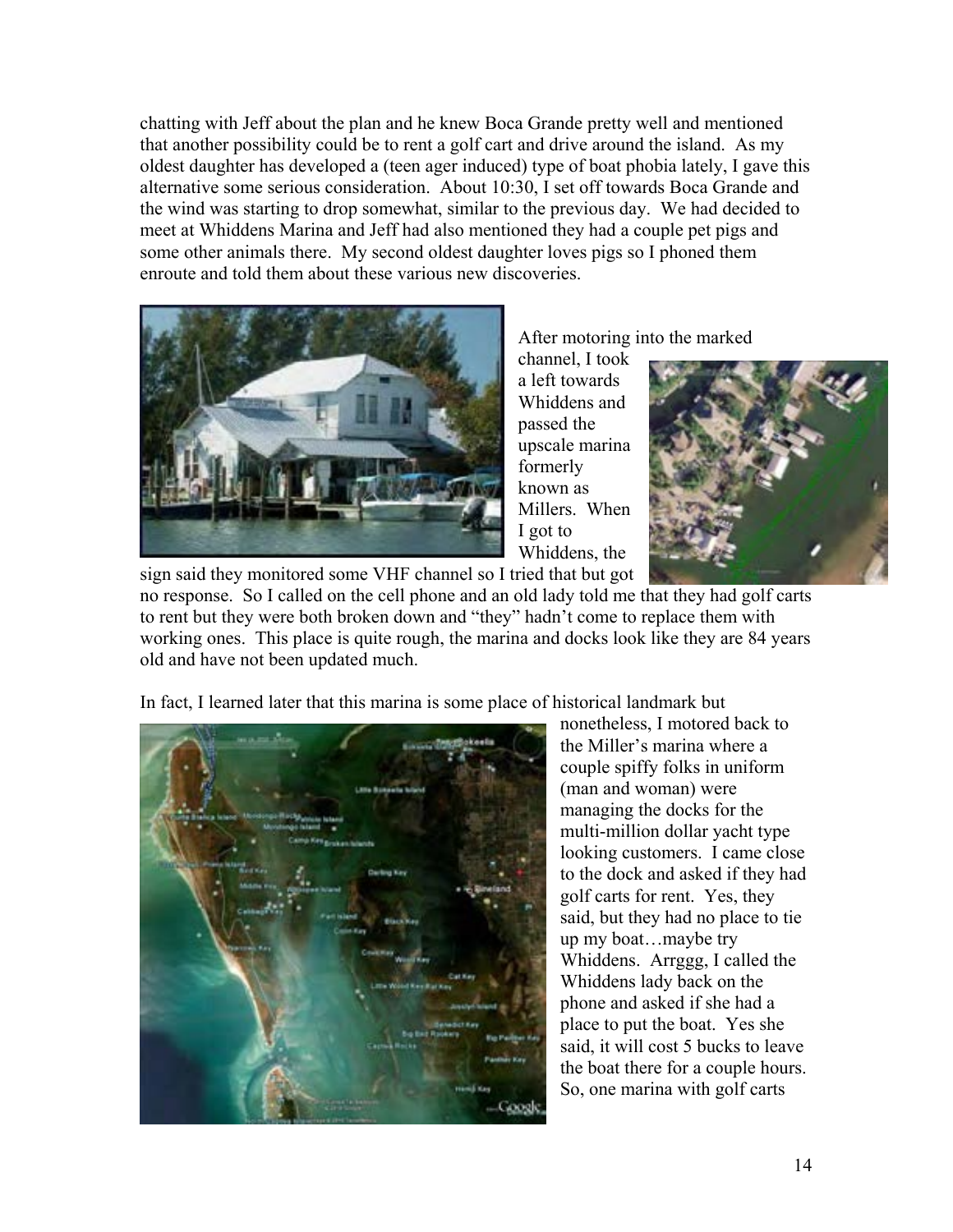and no slips and the other with slips but no golf carts. I tied the boat up at Whiddens and was very careful not to jump on the wooden docks too hard as the place looked so old, I was wondering how sturdy they were. I came out to the parking lot and there was my family, arriving with perfect timing, but couldn't find a public bathroom. Luckily, Whiddens did have one of those and so I paid the old lady her 5 bucks. She would barely take her eyes off of a computer screen where she was playing Windows solitaire. I got the idea she didn't really care what I did with my boat or her marina.



Most of the kids had decided they still wanted to go for a boat ride, especially since 3 of them had joined me last year at Cayo Costa and so they wanted to go back again to reminisce. By this time, it was afternoon and like clockwork, the wind died back to a dead calm again and the seas subsided. So, I figured there would be no hurling today and got everyone onto the boat. They had been volunteering at our church's Greek festival on Friday so they brought a cooler full of

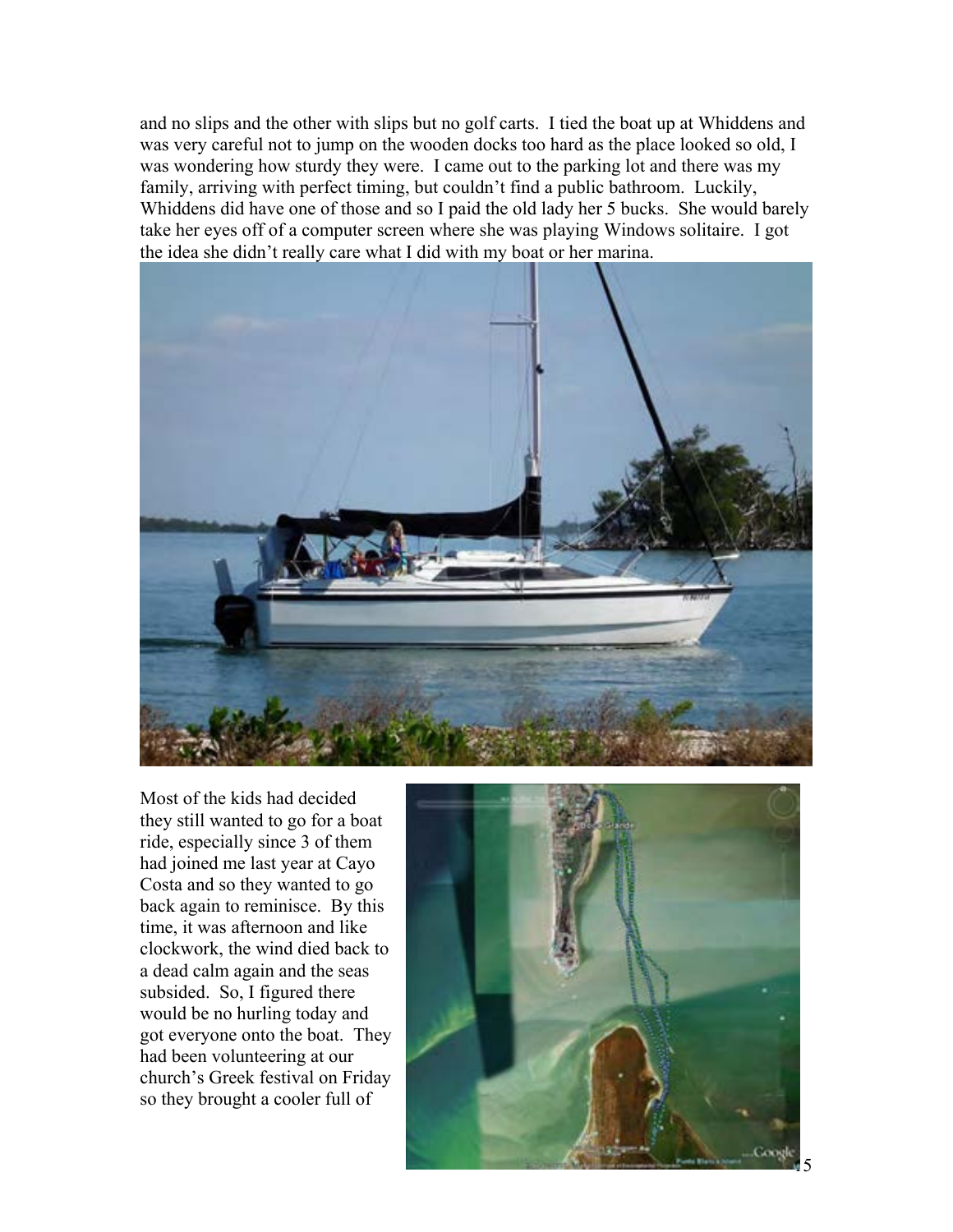yummy Greek food which we loaded onto the boat along with the rest of the stuff. We left Whiddens and motored slowly back towards Cayo Costa. I let out the headsail to catch the remaining available NE wind as we motored. But as is usual in my family,



none of us could make a decision on what to do with the two options we considered. One option was to go back to Pelican Bay and the other option was to go anchor out on the Gulf side of the island. This democracy stuff never seems to work too well I'm afraid but I don't really want to be a dictator either ;) After debating back and forth too much, we saw Becky waving to us from the beach and we decided to go into the cove at Pelican Bay.

 This was for the best since Melissa got to meet some of the nice WCTSS folks as well as the fact that a Westerly Sea Breeze picked up and may have been kicking up some waves on the West side of the island. So we set up our umbrella and chairs and they brought the Greek festival to me as we ate Gyros and Baklava and had a relaxing afternoon. The kids also had a good time playing in the tidal pools and catching little fish and



crabs. It was too bad that Jose had a business emergency and had to cancel the trip at the last minute since the kids had a lot of fun playing with his boys last year. We will get them together again at an upcoming event.



But the kids were having such a good time, it was hard to get them to leave now and it was getting well past 4pm. As I'm not really fond of anchoring in a close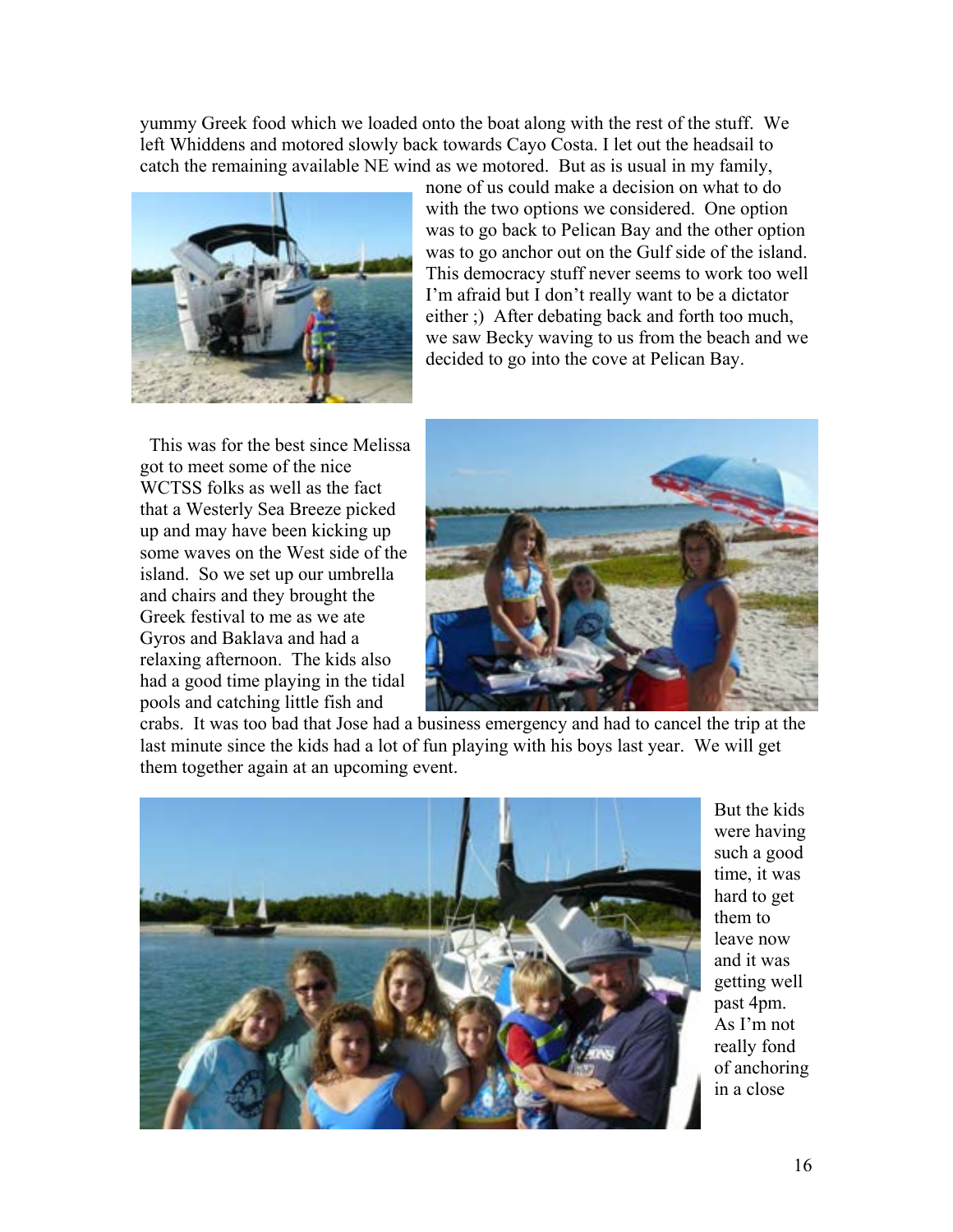group of boats after dark, I figured that if I didn't make it back to the cove by night fall, I would need to spend the night tied up at Whiddens….with the pigs and the goats!



minutes or so. After unloading the boat and getting them back into the minivan bound back to Tampa, it was after 5:30. So, time to burn some more gas and speed back to Pelican Bay before darkness.

 So after getting them on the boat, I decided to open up the iron Genny for the first time on this trip and got them back to the docks in about 20



As it was getting dark quickly, I tried turning on my running lights and they would not come on. I toggled the switch a few times and finally got them to come on, they have never acted like that. I got back into the Cove just as darkness had fallen and Bill came over to catch my stern line. The group had decided that the rangers probably didn't work on Saturday nights so took the chance of having another campfire. And this one was even better than the night before, engineered so that the rising tide would put it out!

The tide came right up to the fire but then stopped, so it kept on burning into the night and we sat around and talked a lot, mostly about boating. It was a nice evening, and without the cold wind of the night before, so folks stayed out until about 10PM before retiring to their various boats. I went in and broke out the computer again to start planning my trip back to Tampa. I decided I would take the ICW all the way so as to make the full circle and get the experience of going up the inside route. I hadn't



programmed my GPS with the bridges as waypoints so I did that in the hope that I could time my arrival appropriately for openings so as not to waste time. It turned out that many of the bridges would open on demand, so, it was probably an overkill to do all that course programming. But I like to walk through my course on the computer before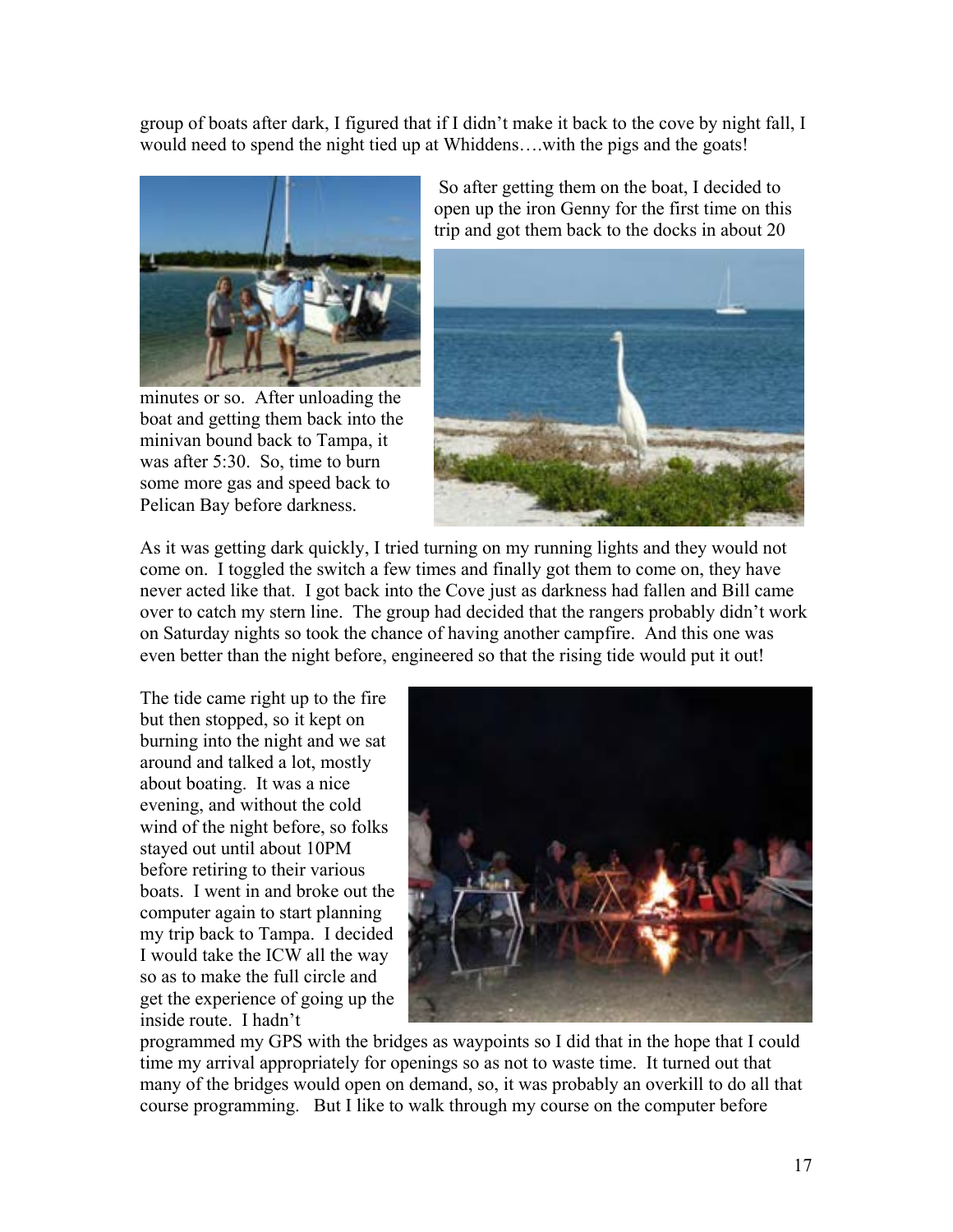

actually doing it, makes it more familiar when I'm navigating a n ew territory. I blew my air mattress back up and hit the sack on my last night in Pelican Bay.





# *Day 5 – Sunday, November 14, 2010*

As is typical with these outings, most sailors were out of the Bay early, by 8 or 9 at the lastest. This year was no exception, about the only folks left when I hoisted my anchor were Dave/Teresa and Simon who was waiting for a higher tide to put his boat back on the trailer. The wind was out of the NE and again rather brisk in the morning. I hoisted my sails in the cove before pulling my anchors. Last year it had been quite a beat back to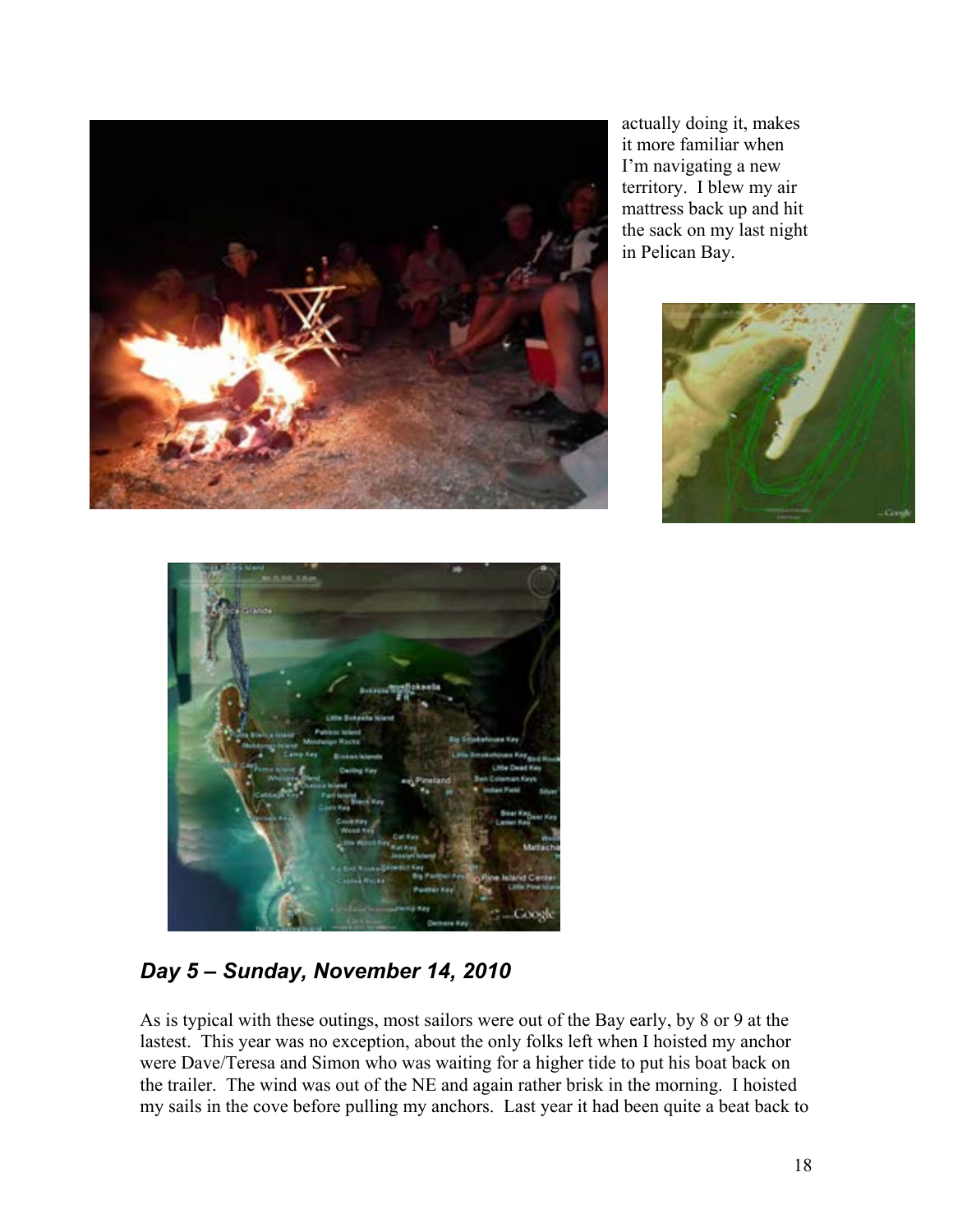Placida and that was fine since I had the whole morning and early afternoon to get back to my trailer. But this year, I had to go more than 112 miles back to Tampa and I was feeling like I should try to get back in 2 days instead of 3. This would require slightly upwards of 55 miles per day which is about maximum range (and overly ambitious). But I figured I needed the extra day off to unpack the boat and unwind before having to go back to work on Wednesday so I wanted to be home on Monday night. Also, a cold front was approaching and due to hit on Tuesday evening with rain showers so I also thought it would be wise to beat that home. The wind was about 40 degrees off my nose and although I have the rigging properly tuned, the Mac is not the best upwind pointer. But with the help of a little motor sailing, I was able to keep it on one long tack all the way back to Placida. I have never seen a full grown sea turtle in the wild but as I was passing by the channel at Boca Grande, one came to just below the surface and gave me a thrill. Manatees and especially Dolphins are frequently easy to see, but it was the first time I had seen a (presumably Loggerhead) Sea Turtle. Then, just a few miles later, passing near Devilfish Key, I saw another one! This time I ran to get my camera, but by the time I came back up from the cabin, I could not spot the turtle any longer. Apparently, they do



not stay near the surface for long. But I did manage to find a picture that someone else took near Boca Grande so this gives you a pretty good idea of what I saw on Sunday morning. Ron mentioned that he also saw a sea turtle near Boca Grande pass so I guess they were out en mass that morning.



Picture of a Sea Turtle at the Surface near Boca Grande

Arriving at Placida, I saw Ron taking down his sails on Whisper and getting ready to pass under the Gasparilla Island Bridge. I pulled back into the Gasparilla Marina again to fill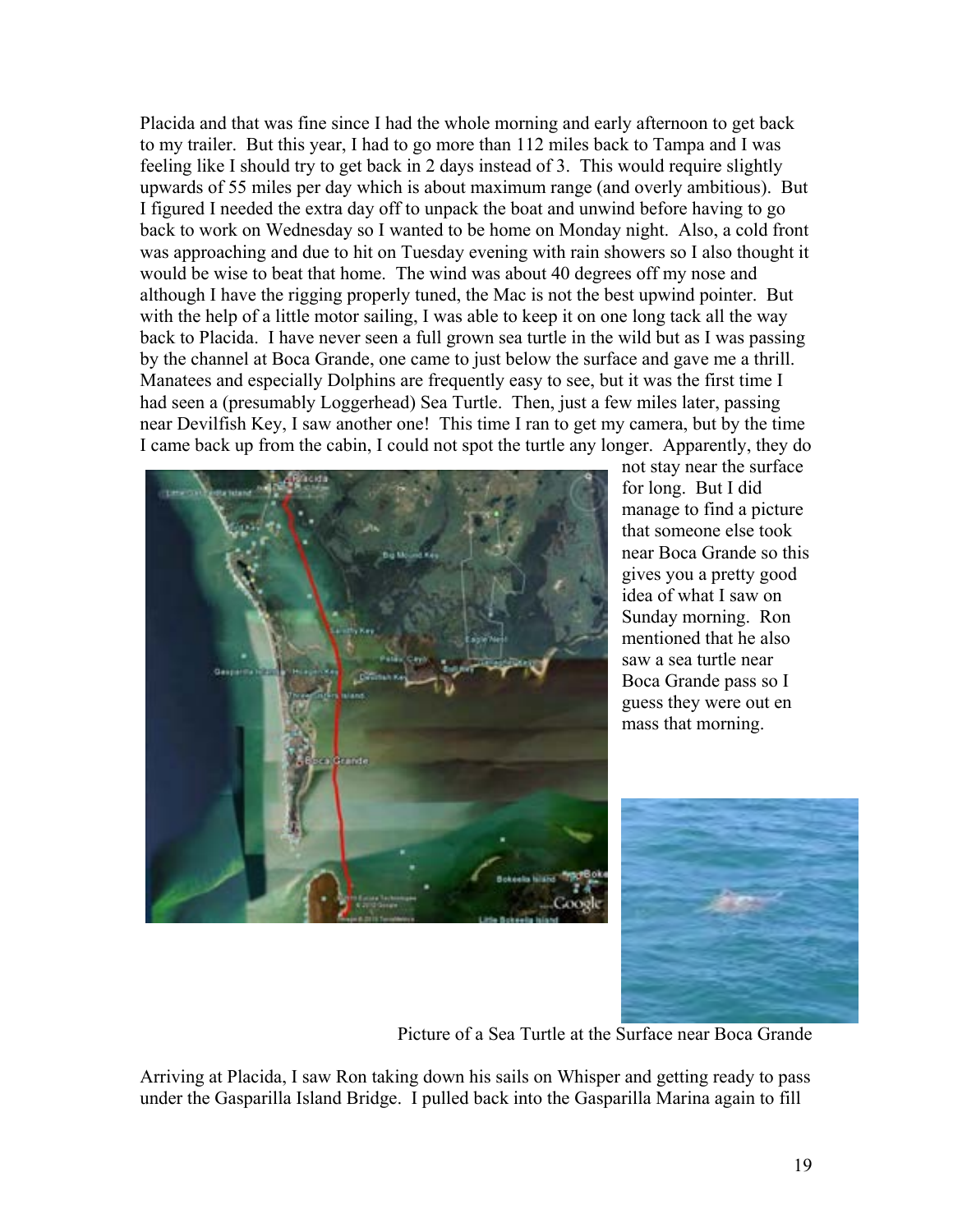up my fuel tanks, get a couple last bags of ice and take a shower again too since now I knew that trick! And who should be there again but my new friend George and his lady friend (I didn't get her name). She mentioned that she works within sight of the water

near Stump pass and was pretty sure she saw me come in on Friday morning since she keeps an eye out for Mac 26X's like the one they just bought. They were busy scrubbing their new Mac and complaining that the Marina staff got black scuff marks from wearing the wrong shoes while doing work on their boat. We exchanged phone numbers but I did not have much time to chat since I had to get a lot of miles under my belt today. We said our goodbyes and I left the dock at 11:28 AM. I knew I couldn't make it to the GIBA swing bridge by 11:30 but luckily, on



weekends, the bridge will open every 15 minutes so I was able to saunter over there and hit the 11:45 opening. North of Placida by lunchtime, I felt like I could make it to Sarasota which would be approximately the halfway point. On this day, I counted all the bridges I opened. There were 10 of them! Luckily, most of them open on demand so I wasn't wasting a whole lot of time waiting for bridge openings. My course took me back by the Palm Island Ferries; today there was only one of them operating instead of two.



And then back by Stump Pass

and into the scenic Lemon Bay where the cruising guides warned captains not to try to sail due to all the shallow spots. Going by Englewood and Manasota was not too difficult other than the occasional big power yacht wave knocking stuff off the cockpit benches. There was not much use trying to sail any of these areas since the channels are rather narrow. And besides that, the wind was due NNW, right on my nose the whole day. Overall, the trip had not provided many great

sailing opportunities since most times the wind really howled, I was holed up at anchor. Although I was far too busy to take any pictures, piloting the boat got more intense as I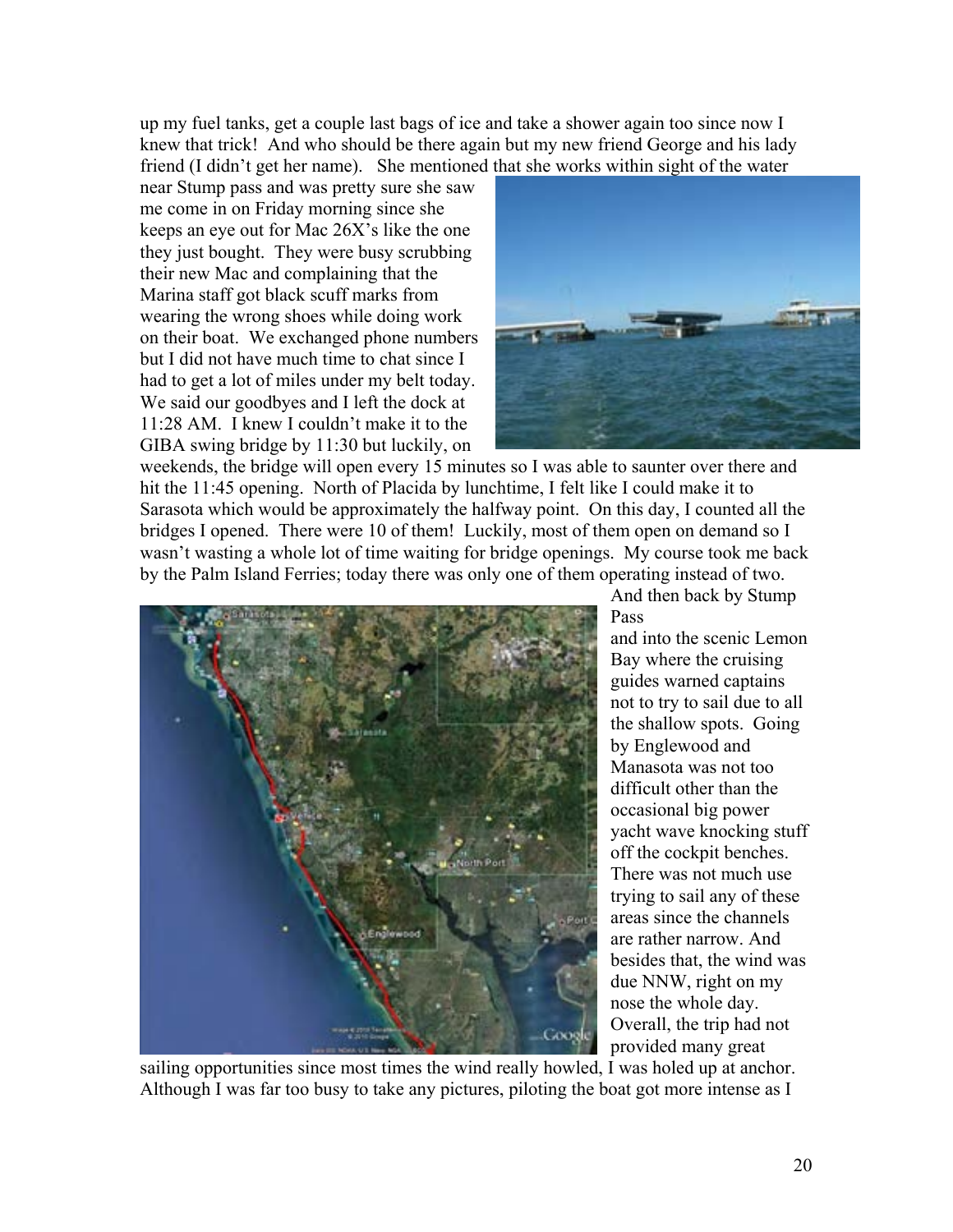turned into the Venetian Waterway park which is close to Caspersen beach just south of Venice. This is obviously a manmade channel for the ICW but has bike paths on both sides which go all the way to the beach. I've decided that we will try to make a family trip next week with our bicycles there provided the weather is nice during Thanksgiving week. Avoiding power boats in the populated Venice area was tricky and just about the time I got through most of it, I realized I had forgotten to turn on the radio to listen to the Tampa Bay Bucs game. When I finally remembered just before 4pm, they were handily beating the Carolina Panthers with just a few seconds left so the Bucs continue to do well after a slow start to their season.

The ICW started opening up a little bit past Venice in Blackburn Bay as I continued northward. By the time I got to the Blackburn Point Bridge, there was quite a party going at the shore side restaurant which I had heard about. But I needed to press on towards Sarasota if I would have any chance of making it home on Monday. The swing bridge there is very small and the lady complained on the radio that she had just opened and the rule is they get to wait 5 minutes before opening again so I had to waste a few minutes. This was the only bridge on the ICW where the bridge tender had to leave her little bridge house and walk across to the middle of the bridge to operate the controls, effectively stranding her on the island should it malfunction in the open position! I guess this is good exercise having to walk back and forth across the bridge to open it. ;)

After getting north of Blackburn Point, I entered Roberts Bay where I started feeling rather tired. It had been hard work navigating through 10 bridge openings and keeping from getting tossed around too much by the big power yachts in the ICW. There were a few captains who were courteous enough to slow down their behemoths before going by me, but most were the usual powerboat types who think they can speed by very close to sailboats since there is a large speed difference. I had opened it up on a few spots when trying to make a particular bridge by a certain time but for the most part, I was motoring at the hull speed around 6-7 mph. Since it was now getting after 4pm, I told myself that I really needed to be looking for an anchorage by 5ish. I really had no idea where I would stop for the night yet. By the time I got most of the way through Robert's Bay, it was just after 5pm and I saw a couple nice islands to the West of the ICW, but there were already a couple boats anchored there and the forecast was for east winds to pick up overnight so I figured I would be better off staying to the east side of the ICW.

Nearing Sarasota and the Siesta Key Bridge, the area is more populated so the bridges don't open on demand during the day. My GPS said I would reach the bridge around 5:17PM and it was on a 20 minute schedule and would open at 5:20, so I told myself that I would try to get through this one last bridge and then look for a place to stop. My cruising guide had spoken about an Eastern anchorage near Marina Jacks in Little Sarasota Bay near Big Sarasota pass. There were also some nice looking anchorages near the pass itself but I was concerned about the currents if I was too close to the pass. I made it through the bridge and once again, the sun was setting fast. This would make the  $4<sup>th</sup>$  out of 5 days that I was looking for an anchorage within about 30 minutes of sunset. I told myself I should not be in this position repetitively and it would be far less stressful to have been anchored before 5pm. My charts and cruising guide are outdated and still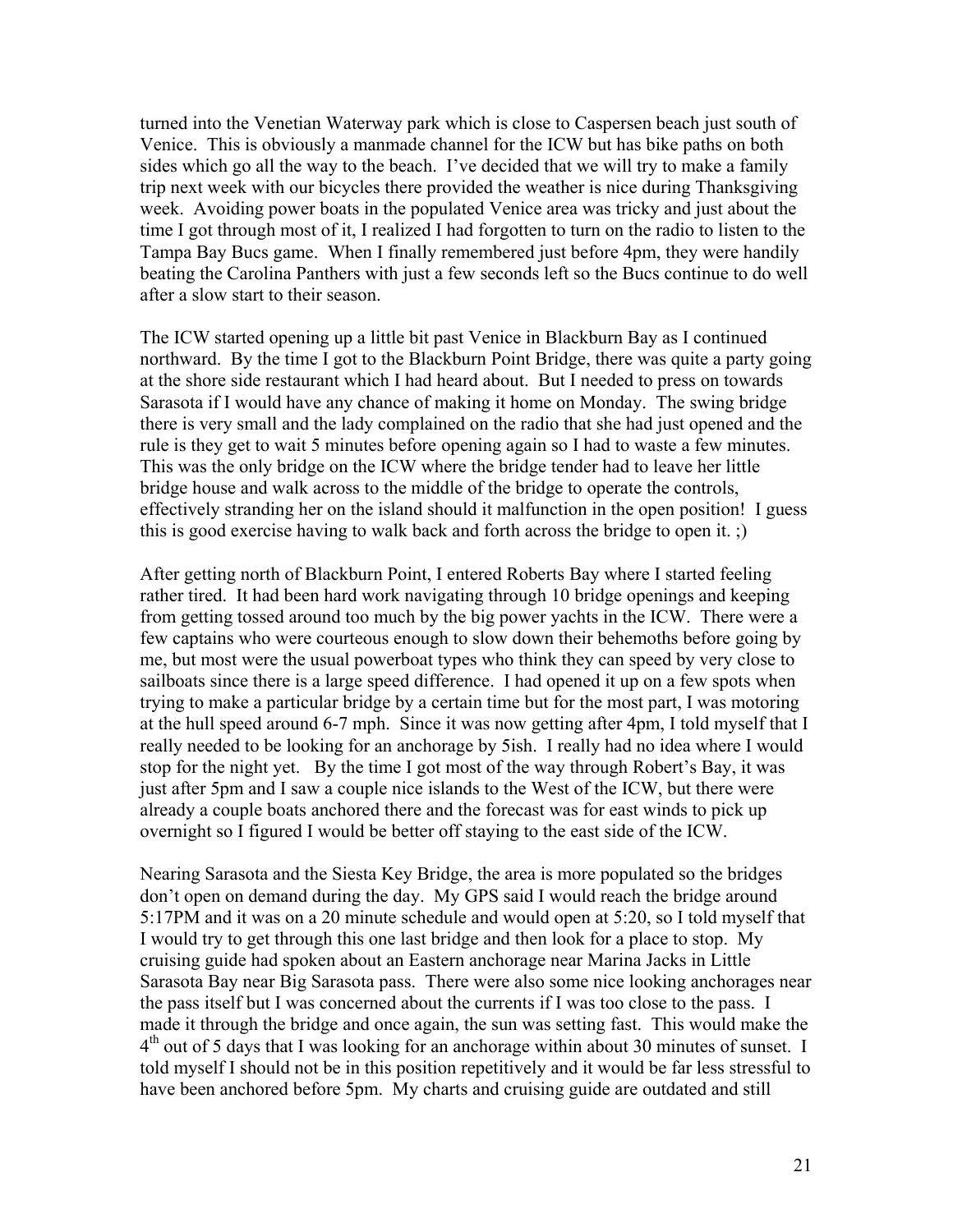showed the Ringling Causeway Bridge as a bascule. I spoke to the tender at Siesta Key and he straightened me out that it was a fixed bridge now with 60 feet of clearance so would be plenty for a boat of my height (I typically need about 38 feet to clear my antenna). I told him that I would be stopping for the night soon and he kindly mentioned that a lot of sailboats anchor in the bay right to the northeast of his bridge. This again was a residential area but it showed quite deep water on my charts and there was already a very large (probably close to 50 foot) sailboat anchored in the general vicinity. I went a little bit shallower, closer to the houses and dropped the anchors right as it was getting dark. Where I was would be well sheltered from any north or east winds that might pop up overnight.

I broke out the propane stove and cooked some ravioli. This neighborhood was very expensive, easily more than 2 million dollar houses. Since I got lucky with Wifi on Wednesday night in Anna Maria, I decided to give it a shot here. I picked up 10 wifi signals but every single one of them was locked down. I guess people that live in multimillion dollar mansions are not foolish with their security, ha-ha. Being only about  $\frac{3}{4}$  of a mile off of the ICW, I suppose a lot of transients throw in the hook there too. Although the winds were fairly calm and I had taken that into consideration for where I stopped, there were some waves coming off the ICW boat traffic. As I got into the cabin for the night, some really big ones hit and knocked me silly. About this time, I started remembering a very bad night I had in the deep water anchorage of the Vinoy Basin in St Pete when East winds picked up unexpectedly around midnight and caused huge waves in the anchorage. After that night, I had vowed never to anchor again in a deepwater anchorage with other sailboats since my Mac only draws a foot of water even with the ballast full and I can anchor just about anywhere, particularly, in the shallows near islands where the waves can be blocked as well as the winds. Although it is nice to be in 7-10 feet of water where I won't have any chance of waking up on the hard, I couldn't stand the thought of getting beaten up by waves especially seeing as my last 4 nights had all been in such calm and protected water. Once again, I weighed the risks and it wasn't worth trying to move in the darkness in an unfamiliar area. Certainly, there couldn't be any really big boats going down the ICW all night long. I went ahead and filled the ballast and dropped all the boards for extra stability. But the centerboard bangs so bad in the trunk, I decided to lift that and just leave the two rudders down. I'm glad I was patient because the boat traffic died out completely after about 9pm and my night turned out to be quite smooth with no waves until after daybreak.

### *Day 6 – Monday, November 15, 2010*

After a good night's sleep, I checked the marine forecast on my Blackberry and the East wind previously forecasted had become a South wind forecast. How nice for my northbound track, but interesting that I would have north winds all day Sunday and then it would clock completely south the next day without going east first. I cooked up my last egg & bacon muffin and left my anchor just after 8AM. Heading towards the Ringling Causeway and the start of the larger Sarasota Bay, I went by the next bay to the north where the Marina Jacks is and the Island Park. I'm glad I didn't stop there after all, because it was just completely overloaded with boats at anchor. As I mentioned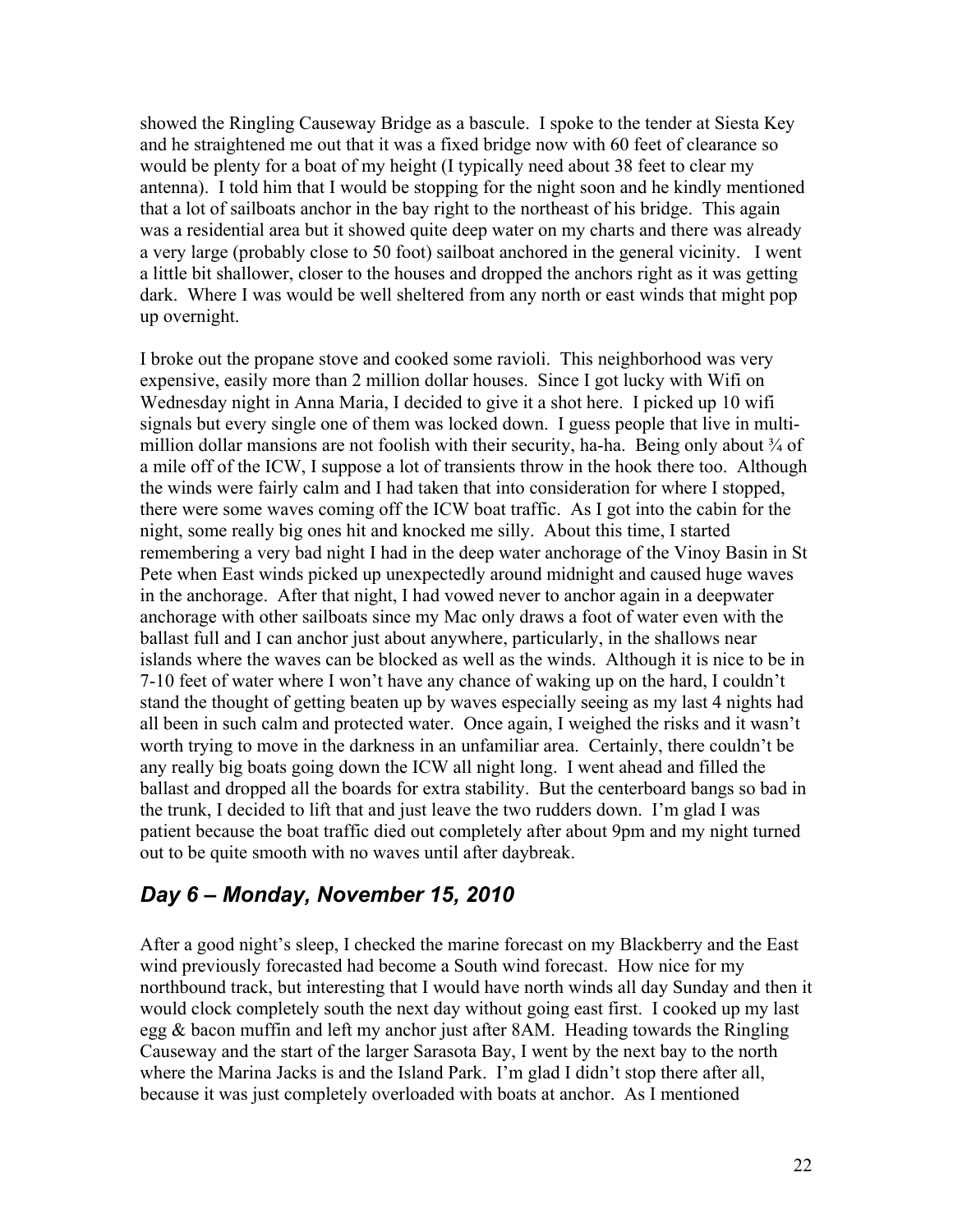previously the Mac swings too much at anchor so it's no fun to be anchored close to other sailboats who are not swinging as much.



Sure enough, the wind had turned out of the South during the night and at that early morning hour, it actually seemed to be blowing around 8-10. So I raised my sails and headed under the causeway. Like clockwork, the wind died out again and I looked at my destination on the GPS being 56 miles away. I just couldn't sail again, not unless I wanted to add another day to my trip. This was pretty frustrating being on a sailing boat. I guess I now know why long distance cruiser s end up motoring much of th e time. I started up the motor

again and tried to motor sail. The wind died even further and now there wasn't even enough wind to motor sail. If the boat won't even move at 2mph with the sails up, i t's just not worth it. So, in frustration, I lowered the sails, not even 30-40 minutes after I ha d raised them. What a waste of time. I had originally thought I could make it back on the fuel I bought down in Gasparilla, but by this time, I was ready to be home and so I decided to do some higher speed motoring across the rest of Sarasota Bay. I figured th at I would gas up again in Cortez and that way, if the wind ended up being non existent later, I cou ld just zip back in less time.

So I high speed motored through the rest of the Sarasota Bay and the channels that go past Longboat Pass. This killed one of my 3 fuel tanks that I had been careful of overusing the day before and got me well into the second large one. Although I can carry 4 tanks if I want to, I usually only carry 3 (two 6.5's and one 3.5). This way I have some room to stow my stern anchor and my propane tanks in the extra fuel locker space. I knew that if I did this bit of high speed motoring, I better stop again for fuel in case I get becalmed again later.

I neared the south side of the Cortez Bridge which would be the second to last one I would need to open before going back through the Skyway and Tampa Bay. I saw the Seafood Shack on the North side of the bridge and figured I would stop there since I had visited it a few years ago and it was a nice place. Since it was a couple minutes before 10AM, I quickly radioed the bridge and had them open up for me just as I got there. But for some reason, I thought the Seafood Shack Marina had fuel too. I motored in and chatted with some folks on a boat who set me straight in the fact that they had no fuel. They recommended Bradenton Marina which was back on the South side of the bridge I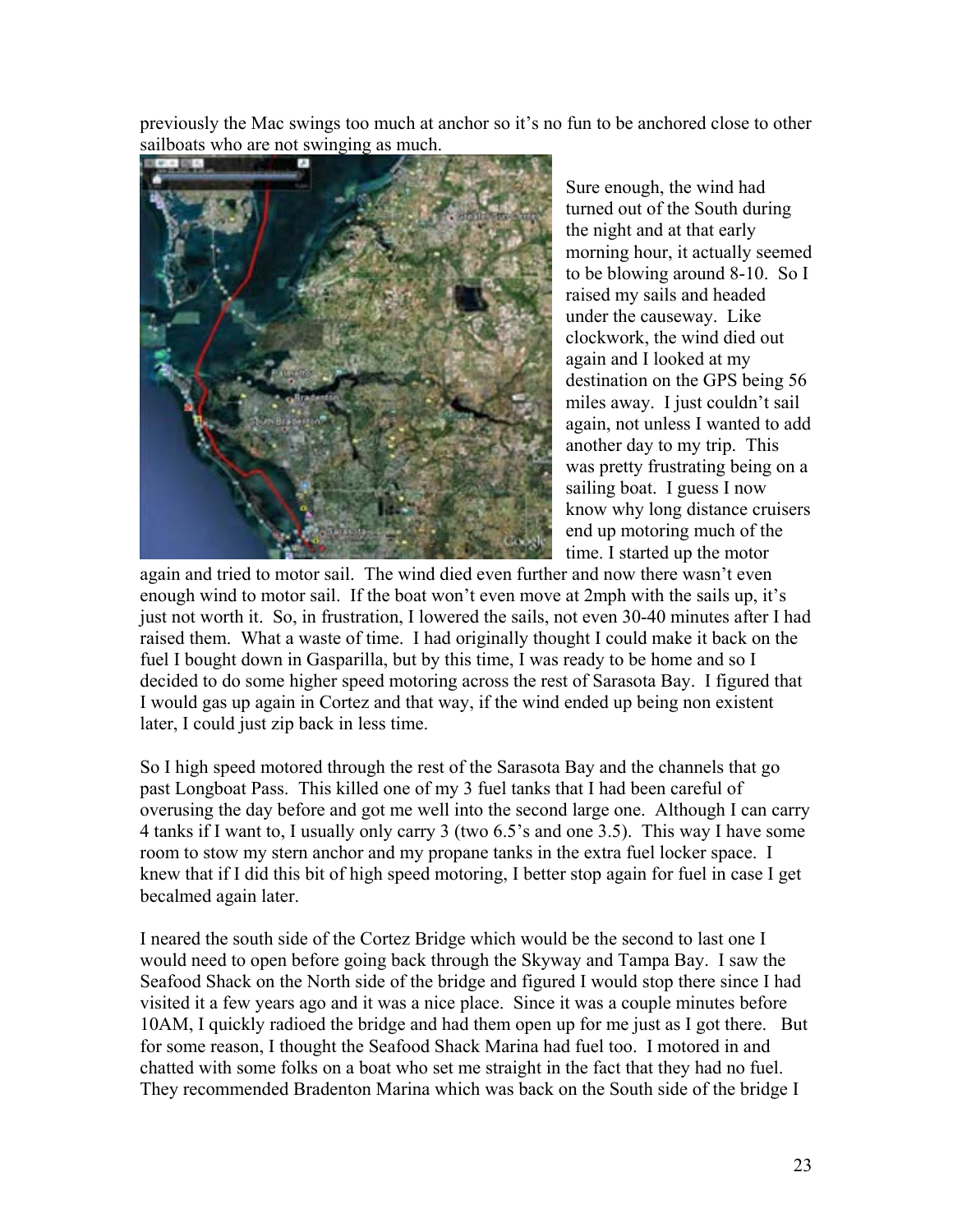had just traversed. This sounded like backtracking so I asked if there was anything north of the bridge. They mentioned a small bait shop slash bar slash tiny restaurant named "Annie's" right between the bridge and the Seafood Shack. So I pulled in there and topped off tank 2 and refilled tank 1. This way, I had enough fuel to get all the way back at either low speed or high speed. It turned out that I got back without ever totally draining the first tank, so now I have some extra marina gas on the boat to use up.

Both Cortez and Anna Maria Bridges are on 20 minute opening schedules and as I pulled out of Annie's around 10:40, the bridge had just opened and closed for another boat, but it was still almost 2 miles away so I couldn't make it. So, I sauntered towards the bridge at slow speed and got the 11:00 AM opening. This was the last of the dozen bridges I had to open going up the ICW and I could now see the Sunshine Skyway in the distance. Winds were still low but had picked up slightly since I left Sarasota. I motored back



through the Bulkhead cut and figured I could sail towards the Skyway. B ut now instead of south, the winds had turned fro m the southwest and were dead on my stern. Similar to the day before when I did not want to tack at all from Cayo Costa to Placida, I also didn't want to have to waste time gybing when I still h ad about 38 miles to go. So I ended up motoring to the Skyway. Once past the Skyway, I made myself a

ham sandwich and headed slightly south of my rhumb line in the hopes that I could ha ve a nice last reach in lower Tampa Bay. This actually worked pretty well and I was able to raise my sails and shut off the motor as I sailed towards St Pete at a fairly decent clip after turning NNE. One nice trick I've learned on my Mac is when I need to run mostly DDW, I can turn the boat onto a broad reach (so that the headsail doesn't collapse) and pull up the centerboard and let it crab towards DDW by actually inducing leeway. As I passed St Pete, I was a good 3-4 miles offshore and saw a windsurfer just barely plann ing on a reach. This guy reminded me of a 25 year younger version of myself since during the mid 80's I would frequently take my windsurfer completely across Old Tampa Bay. People thought I was crazy especially since sometimes I would not even wear a harness and my arms would get a bit tired out. I don't think this guy had a harness on either and he was a good ways out. I took some pictures of the St Pete pier since I understand i t will be demolished soon. I sailed like this for a while passing St Pete, but the wind started dying out again and the boat was not slipping enough downwind anymore so I had to start the motor and turn to a more downwind headin g.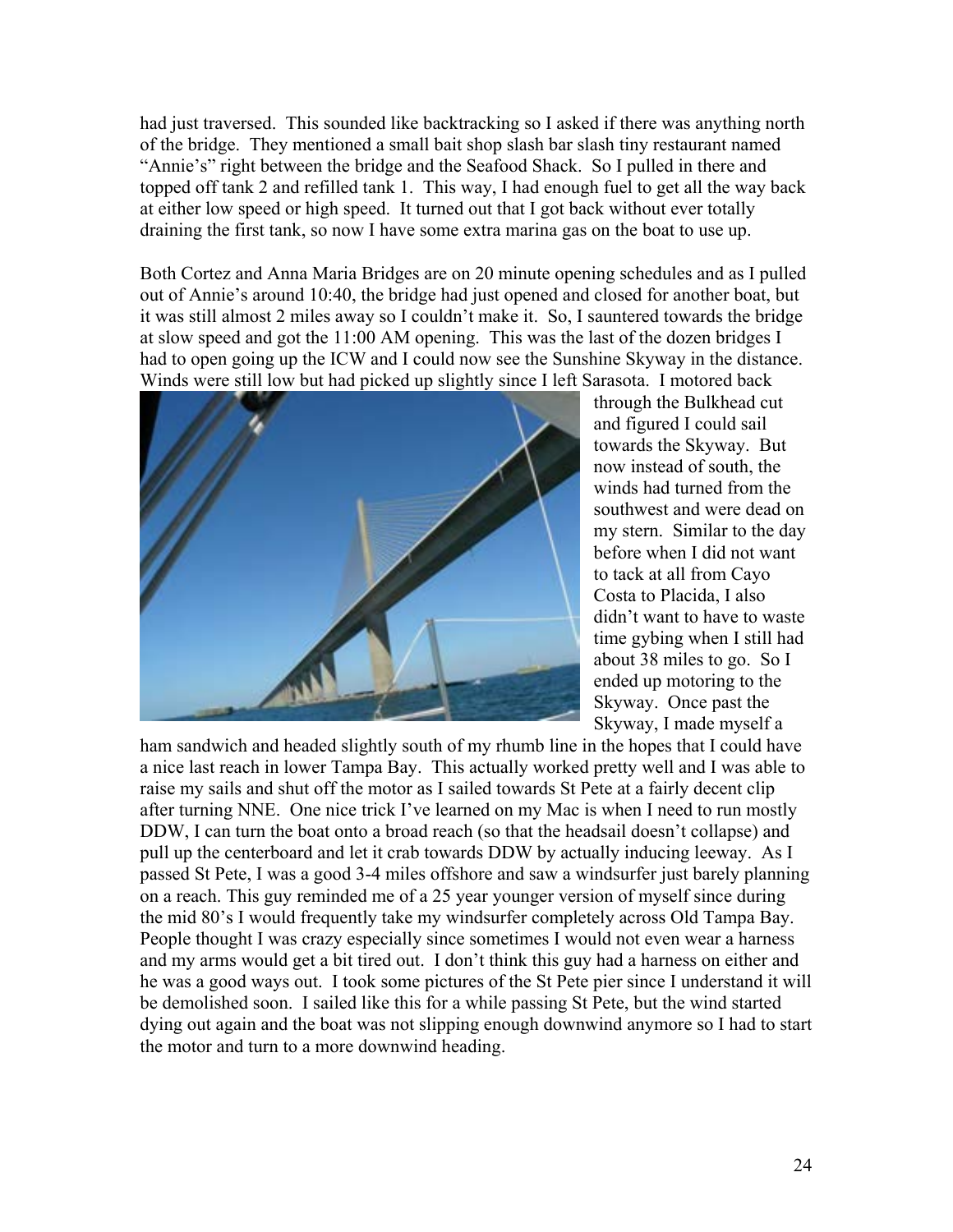



All this switchin

g between sailing and motoring caused me to tilt my motor up and down a lot. When I first had set out last Wednesday, it had been mak ing some clicking noise which I attributed to the fact that it hadn't been used a lot over the summer. But by the time I was back in Tampa Bay, the T/T motor has started making an awful grinding noise. If it had sounded that badl y

when I left, I don't think I could have started the trip. It really sounded like it was on the verge of failure and I was worried that it might get stuck in the up position. My last few miles are through narrow channels and canals where it is virtually impossible to sail up to the docks although it might be done in a pinch with a south wind. When I tilted the

motor in just past St Pete, I knew I would have one more course change to the NNW after passing Gandy Bridge so perhaps one last opportunity to sail. But instead of tilting the motor up, I would leave it in and lose that  $\frac{3}{4}$ knot of speed by dragging my lower unit through the water. Changing out the tilt motor probably won't be easy and I expect it's pretty typical for that to fail on a 10 year old out board motor that operates in salt water. And as if I didn't have enough of an issue with almost dea d batteries and a grinding tilt motor, I had been running my autopilot all day long, much more than the previous day when I needed to hav e more precise manual steering through the narrow canals. A couple miles before I reach ed the Gandy, the autopilot freaked out and ju st started turning the boat towards starboard for n o good reason.



I felt the motor and it was pretty hot, I was hoping it had just overheated. But after letting it cool down for close to an hour, it was still up to no good so apparently, something has gone wrong with that now too. In conjunction with the A/P malfunction, the steering also became stiffer. Macs also have a well known weakness in their rack and pinion steering box. I've already had to open mine up a couple times and lubricate it as well as tighten it up. The last thing you want to do is force the steering and break off parts of the rack so I started steering very gingerly on my final leg home. It's possible that the stiffness is related to the A/P malfunction. As I turned NNE past the Gandy, the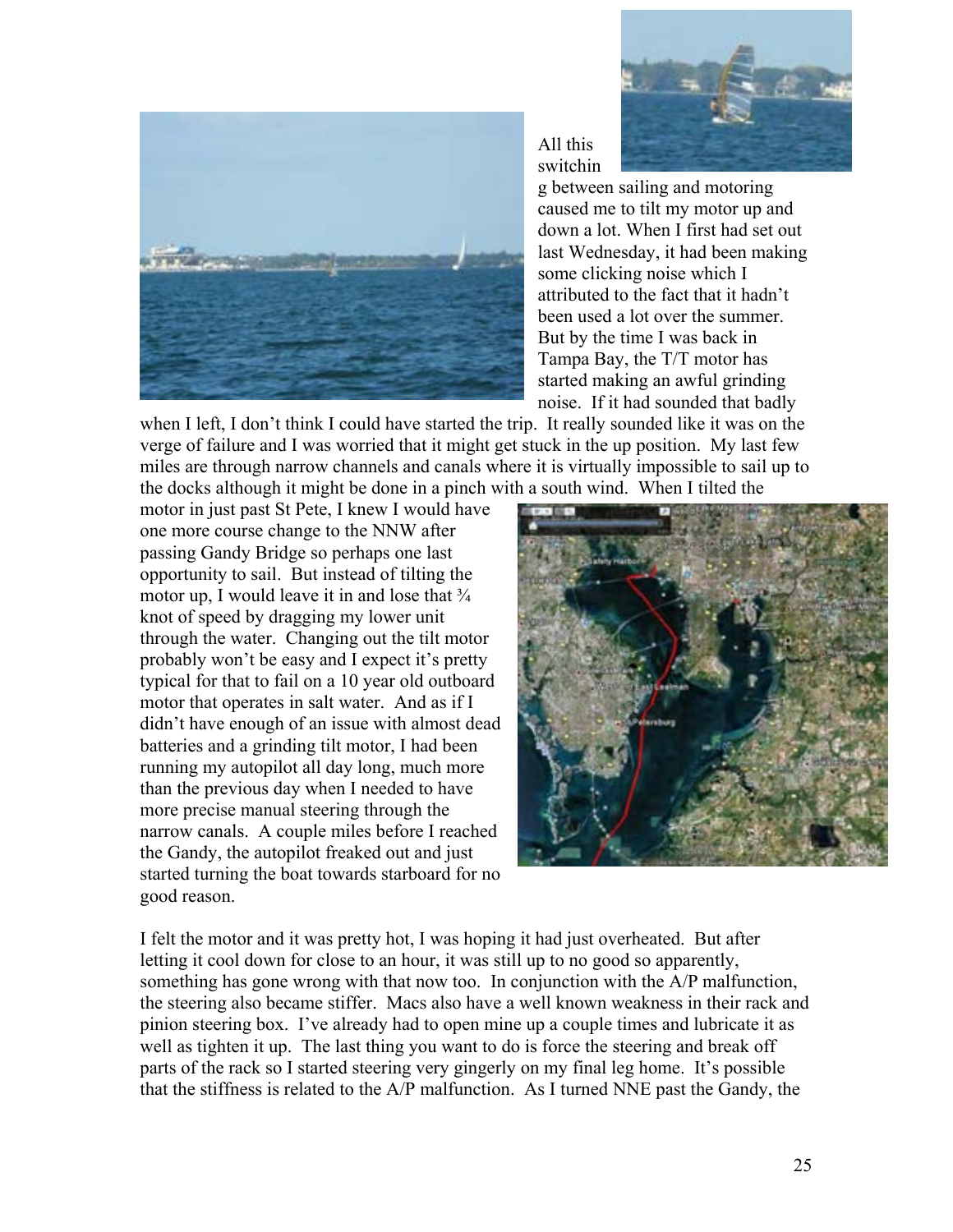wind fell even more so it was just futile sailing conditions. Obviously, this approaching cold front was weaker than forecast even though it did generate some showers on Tuesday night. I kept the sails up all the way until halfway between the Howard Franklin

and Courtney Campbell, mostly as good luck because the wind was not really filling them anymore. Finally, I gave up and took the sails down and put on the sail cover. As I motored on my last leg east and then north, I caught a pretty Sunset over



Tampa Bay. Once again, I was arriving right before nightfall but this time, the journey was ending.

 So now I have to fix all of these things before I take the boat back out again. She did well for me by getting me back home safely but between batteries, looming failure of the tilt motor, autopilot and steering issues; I will need to give her some TLC time before thinking about any more big voyages.

I logged close to 250 miles on this cruise and had a wonderful time despite the looming



mechanical issues towards the end.

I really appreciated the support from folks like Randy and Bill who offered to even drive up to wherever I was if I ended up needing any help. It was nice to have good friends to make me feel like I wasn't totally alone and had options in case things went south. Luckily, all the machines worked well enough to get me through safely. And talking about safety, thanks are also owed to Eric for loaning me his SPOT tracker. Since I was going solo, it